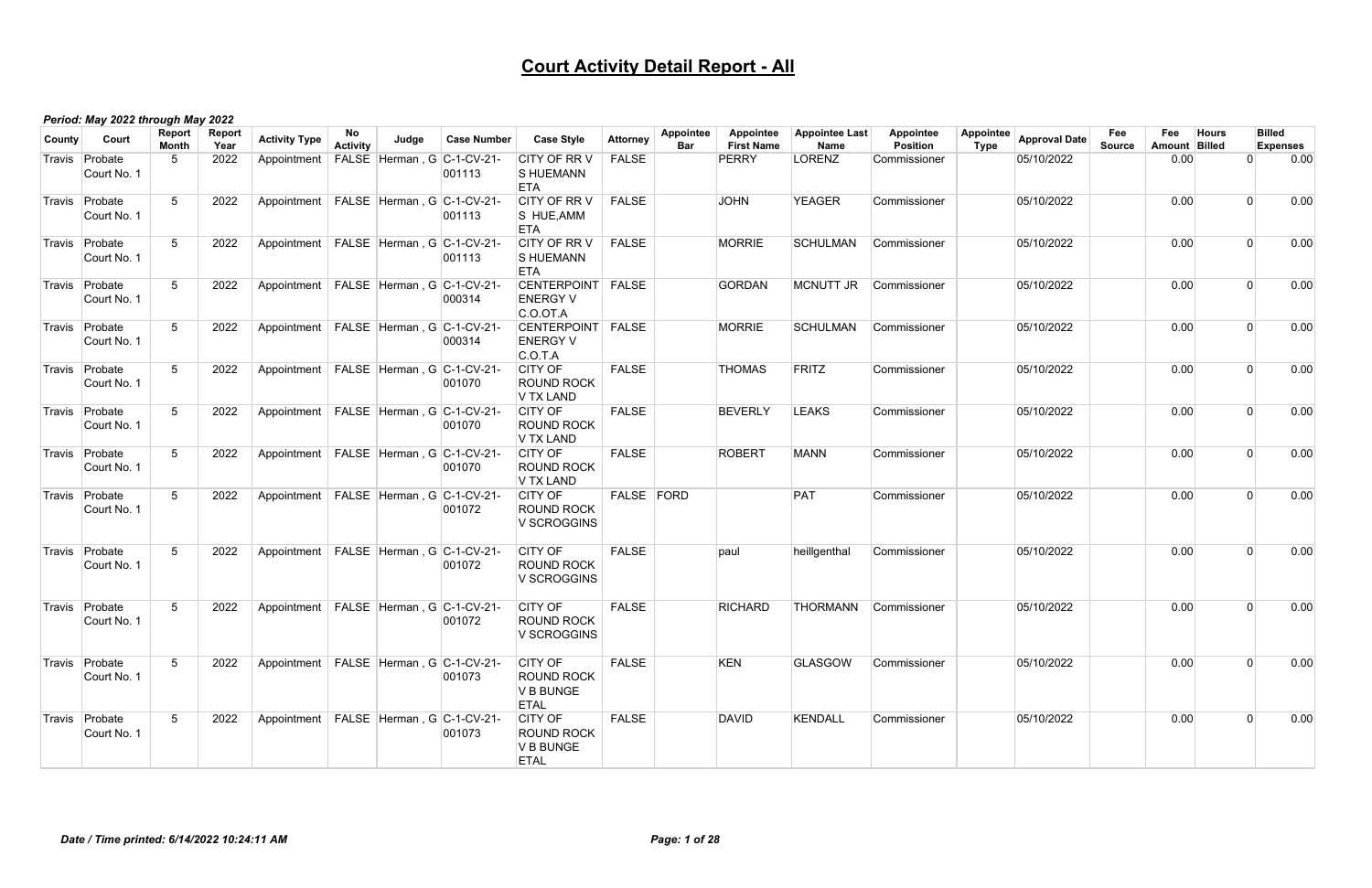|        | Travis Probate<br>Court No. 1 |                 | 2022 | Appointment   FALSE   Herman, G   C-1-CV-21- |                                | 001073 | <b>CITY OF</b><br><b>ROUND ROCK</b>                                                                    | <b>FALSE</b> |                      | L.C.                            | MEYER         | Commissioner         |                   | 05/10/2022 |                  | 0.00   |                | 0.00 |
|--------|-------------------------------|-----------------|------|----------------------------------------------|--------------------------------|--------|--------------------------------------------------------------------------------------------------------|--------------|----------------------|---------------------------------|---------------|----------------------|-------------------|------------|------------------|--------|----------------|------|
|        | Travis Probate<br>Court No. 1 | $5\overline{)}$ | 2022 | Appointment   FALSE   Herman, G   C-1-CV-21- |                                | 001319 | <b>CITY OF RRV</b><br>A.T.<br><b>HOLDINGS</b>                                                          | <b>FALSE</b> |                      | <b>MASTERS</b>                  | CONRAD        | Commissioner         |                   | 05/10/2022 |                  | 0.00   | $\Omega$       | 0.00 |
|        | Travis Probate<br>Court No. 1 | 5               | 2022 | Fees                                         | FALSE Herman, G C-1-PB-19-     | 001861 | <b>BARBARA</b><br>LOUISE TUTT                                                                          |              | TRUE 24098173 Eric   |                                 | Nelson        | Attorney ad<br>litem | Not<br>applicable | 05/02/2022 | Unknown 3,692.33 |        | 25             | 0.00 |
|        | Travis Probate<br>Court No. 1 | 5               | 2022 | Fees                                         | FALSE Herman, G C-1-PB-17-     | 001775 | <b>ISAIAS REYES-</b><br><b>MATA</b>                                                                    |              | TRUE 24090261        | Rachel                          | Messer        | Attorney ad<br>litem | Not<br>applicable | 05/03/2022 | Unknown 2,000.00 |        | 10             | 0.00 |
| Travis | Probate<br>Court No. 1        | $5^{\circ}$     | 2022 | Fees                                         | FALSE Herman, G C-1-PB-21-     | 001306 | <b>JUANA REYES</b><br><b>BUTANDA</b>                                                                   |              | TRUE 24090261        | Rachel                          | Messer        | Attorney ad<br>litem | Not<br>applicable | 05/03/2022 | Unknown          | 525.00 | $\mathcal{R}$  | 0.00 |
| Travis | Probate<br>Court No. 1        | 5               | 2022 | Fees                                         | FALSE Herman, G C-1-PB-21-     | 002515 | IN THE<br><b>ESTATE OF</b><br><b>ROBERT</b><br>PHILLIP<br><b>BISAILLON,</b><br>JR.,<br><b>DECEASED</b> |              | TRUE 24077728        | $ T$ ara                        | Shaikh        | Attorney ad<br>litem | Not<br>applicable | 05/03/2022 | Unknown          | 0.00   | $\Omega$       | 0.00 |
|        | Travis Probate<br>Court No. 1 | 5               | 2022 | Fees                                         | FALSE Herman, G C-1-PB-22-     | 000025 | IN THE<br><b>ESTATE OF</b><br><b>Cullen Ashford</b><br>Logan,<br><b>DECEASED</b>                       |              | TRUE 24049190 NATHAN |                                 | KENNEDY       | Attorney ad<br>litem | Not<br>applicable | 05/03/2022 | Unknown          | 525.00 | $\overline{3}$ | 0.00 |
| Travis | Probate<br>Court No. 1        | 5               | 2022 | Fees                                         | FALSE   Herman, G   C-1-PB-22- | 000121 | IN THE<br><b>GUARDIANSHI</b><br>$P$ OF<br>Stella Astrid<br>Shugart-<br>Parmenter., A<br><b>MINOR</b>   | <b>TRUE</b>  |                      | 14099180 MARILYN                | <b>MILLER</b> | Attorney ad<br>litem | Attorney          | 05/03/2022 | Unknown          | 525.00 | $\mathcal{E}$  | 0.00 |
| Travis | Probate<br>Court No. 1        | 5               | 2022 | Fees                                         | FALSE Herman, G C-1-PB-22-     | 000202 | IN THE<br><b>ESTATE OF</b><br>Joann Cisneros,<br><b>DECEASED</b>                                       |              | TRUE 24110355        | Robert                          | Shepherd      | Attorney ad<br>litem | Not<br>applicable | 05/03/2022 | Unknown          | 525.00 | $\overline{3}$ | 0.00 |
|        | Travis Probate<br>Court No. 1 |                 | 2022 | Fees                                         | FALSE   Herman, G   C-1-PB-21- | 001783 | SHAWN<br><b>GONZALEZ JR</b>                                                                            | <b>TRUE</b>  |                      | 14099180 MARILYN                | MILLER        | Attorney ad<br>litem | Attorney          | 05/04/2022 | Unknown          | 500.00 |                | 0.00 |
|        | Travis Probate<br>Court No. 1 | $5\overline{)}$ | 2022 | Fees                                         | FALSE Herman, G C-1-PB-21-     | 002332 | IN THE<br><b>ESTATE OF</b><br>Carlos<br>Rodriguez,<br>DECEASED                                         | <b>TRUE</b>  |                      | 11956500 CHRISTINE LARSON<br>Р. |               | Attorney ad<br>litem | Not<br>applicable | 05/05/2022 | Unknown          | 525.00 | 3 <sup>1</sup> | 0.00 |
|        | Travis Probate<br>Court No. 1 | 5               | 2022 | Fees                                         | FALSE Herman, G C-1-PB-21-     | 002333 | IN THE<br><b>ESTATE OF</b><br><b>DIANE</b><br><b>ESTRADA</b><br>RODRIGUEZ,<br><b>DECEASED</b>          | <b>TRUE</b>  | 11956500             | CHRISTINE LARSON<br>Ρ.          |               | Attorney ad<br>litem | Not<br>applicable | 05/05/2022 | Unknown          | 525.00 | $\mathcal{E}$  | 0.00 |
|        | Travis Probate<br>Court No. 1 | 5               | 2022 | Fees                                         | FALSE Herman, G C-1-PB-21-     | 002336 | IN THE<br><b>ESTATE OF</b><br>Elena Vela,<br><b>DECEASED</b>                                           |              | TRUE 24101866 Steven |                                 | Hare          | Attorney ad<br>litem | Not<br>applicable | 05/05/2022 | Unknown          | 0.00   | $\Omega$       | 0.00 |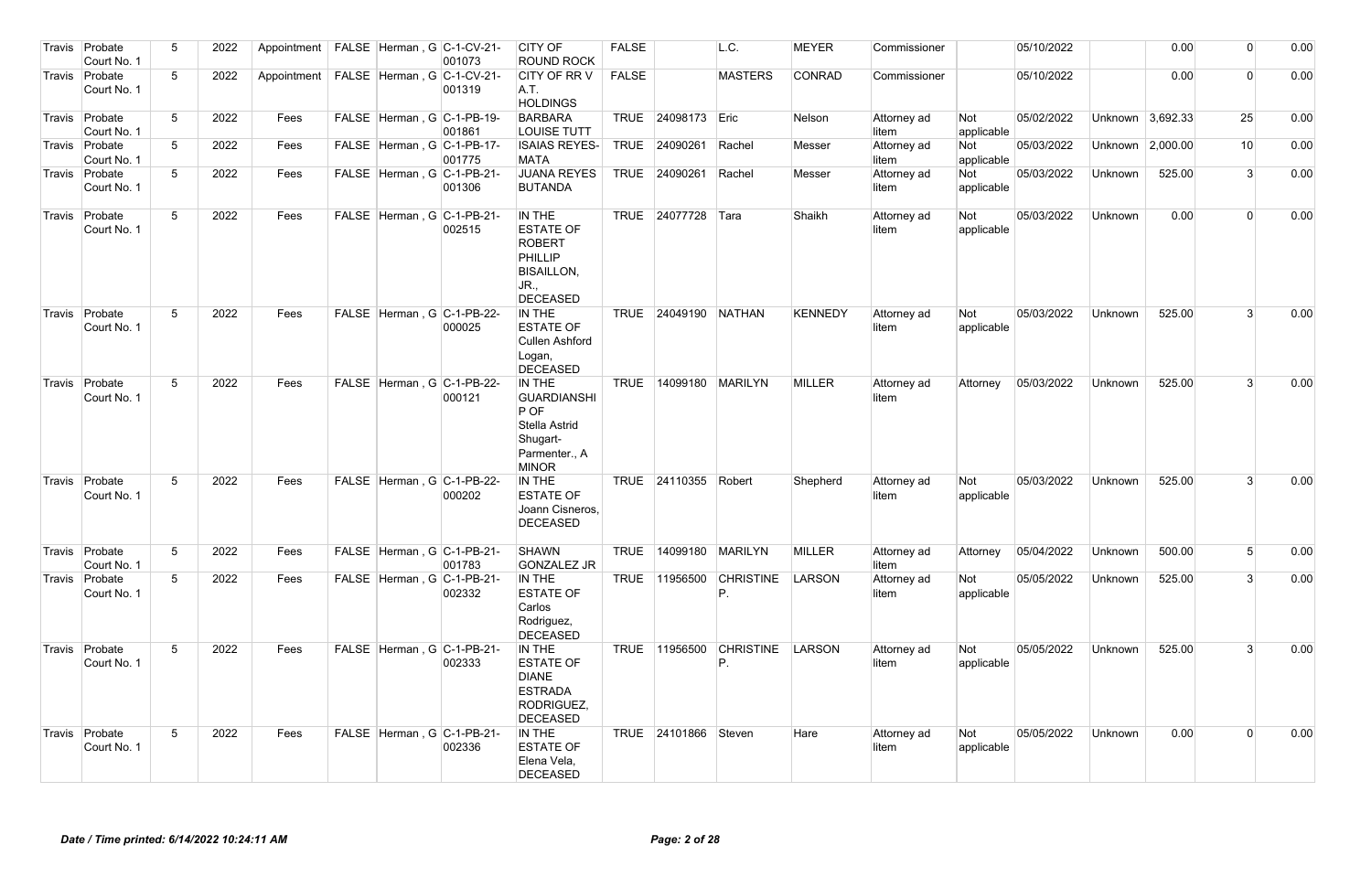| Travis | Probate<br>Court No. 1        |                 | 2022 | Fees | FALSE Herman, G C-1-PB-21- | 002473 | IN THE<br><b>ESTATE OF</b><br><b>STEPHEN</b><br>KOJO BANIEH,<br><b>DECEDENT</b>                                | <b>TRUE</b> | 12836650              | Vivian  | Mahlab        | Attorney ad<br>litem | Not<br>applicable | 05/05/2022 | Unknown | 525.00 |                | 0.00   |
|--------|-------------------------------|-----------------|------|------|----------------------------|--------|----------------------------------------------------------------------------------------------------------------|-------------|-----------------------|---------|---------------|----------------------|-------------------|------------|---------|--------|----------------|--------|
| Travis | Probate<br>Court No. 1        | 5               | 2022 | Fees | FALSE Herman, G C-1-PB-22- | 000331 | IN THE<br><b>ESTATE OF</b><br>Mary Love<br>Bailey,<br><b>DECEASED</b>                                          | <b>TRUE</b> | 01300500              | Edwin   | Arenson       | Attorney ad<br>litem | Not<br>applicable | 05/05/2022 | Unknown | 525.00 | 3 <sup>1</sup> | 0.00   |
| Travis | Probate<br>Court No. 1        | 5               | 2022 | Fees | FALSE Herman, G C-1-PB-22- | 000706 | IN THE<br><b>GUARDIANSHI</b><br>$P$ OF<br><b>Ryan Matthew</b><br>Taylor, AN<br><b>INCAPACITATE</b><br>D PERSON | <b>TRUE</b> | 24084935 Liesel       |         | Rickhoff      | Attorney ad<br>litem | Attorney          | 05/05/2022 | Unknown | 525.00 | $\mathcal{E}$  | 0.00   |
| Travis | Probate<br>Court No. 1        | 5               | 2022 | Fees | FALSE Herman, G C-1-PB-21- | 002545 | IN THE<br><b>ESTATE OF</b><br><b>CYNTHIA</b><br><b>LYNN</b><br>MELHADO,<br>DECEASED                            | <b>TRUE</b> | 24094952              | Russell | Sloan         | Attorney ad<br>litem | Not<br>applicable | 05/10/2022 | Unknown | 525.00 |                | 0.00   |
| Travis | Probate<br>Court No. 1        | 5               | 2022 | Fees | FALSE Herman, G C-1-PB-21- | 002631 | IN THE<br><b>ESTATE OF</b><br>Henry White,<br>Jr., DECEDENT                                                    | <b>TRUE</b> | 24051425 Brian        |         | Thompson      | Attorney ad<br>litem | Not<br>applicable | 05/10/2022 | Unknown | 525.00 | $\mathcal{R}$  | 0.00   |
| Travis | Probate<br>Court No. 1        | 5               | 2022 | Fees | FALSE Herman, G C-1-PB-22- | 000473 | IN REVERITY<br><b>MEDRANO</b><br>MANAGEMENT<br><b>TRUST</b>                                                    | <b>TRUE</b> | 24090163              | ADAM    | <b>HERRON</b> | Attorney ad<br>litem | Attorney          | 05/10/2022 | Unknown | 525.00 | $\mathbf{3}$   | 0.00   |
| Travis | Probate<br>Court No. 1        | 5               | 2022 | Fees | FALSE Herman, G C-1-PB-22- | 000481 | IN RE<br><b>VLADIMIR</b><br>MEDRANO<br>MANAGEMENT<br><b>TRUST</b>                                              | <b>TRUE</b> | 24090163 ADAM         |         | <b>HERRON</b> | Attorney ad<br>litem | Attorney          | 05/10/2022 | Unknown | 525.00 | $\overline{3}$ | 0.00   |
|        | Travis Probate<br>Court No. 1 | $5^{\circ}$     | 2022 | Fees | FALSE Herman, G C-1-PB-22- | 000542 | IN THE<br><b>ESTATE OF</b><br>Enrique Mejia,<br><b>DECEASED</b>                                                |             | TRUE 24057918 Oscar   |         | Jackson III   | Attorney ad<br>litem | Not<br>applicable | 05/10/2022 | Unknown | 525.00 | $\mathcal{E}$  | 0.00   |
|        | Travis Probate<br>Court No. 1 | 5               | 2022 | Fees | FALSE Herman, G C-1-PB-22- | 000543 | IN THE<br><b>GUARDIANSHI</b><br>$P$ OF<br>Valerie<br>Carrison, AN<br>INCAPACITATE<br>D PERSON                  |             | TRUE 24046164 Gregory |         | Johnson       | Attorney ad<br>litem | Attorney          | 05/10/2022 | Unknown | 525.00 | $\mathcal{E}$  | 0.00   |
|        | Travis Probate<br>Court No. 1 | $5\overline{)}$ | 2022 | Fees | FALSE Herman, G C-1-PB-21- | 002031 | JANSON LEE<br><b>HIGGINS</b>                                                                                   |             | TRUE 22190500 JAMES   |         | YOUNG         | Attorney ad<br>litem | Not<br>applicable | 05/12/2022 | Unknown | 0.00   |                | 525.00 |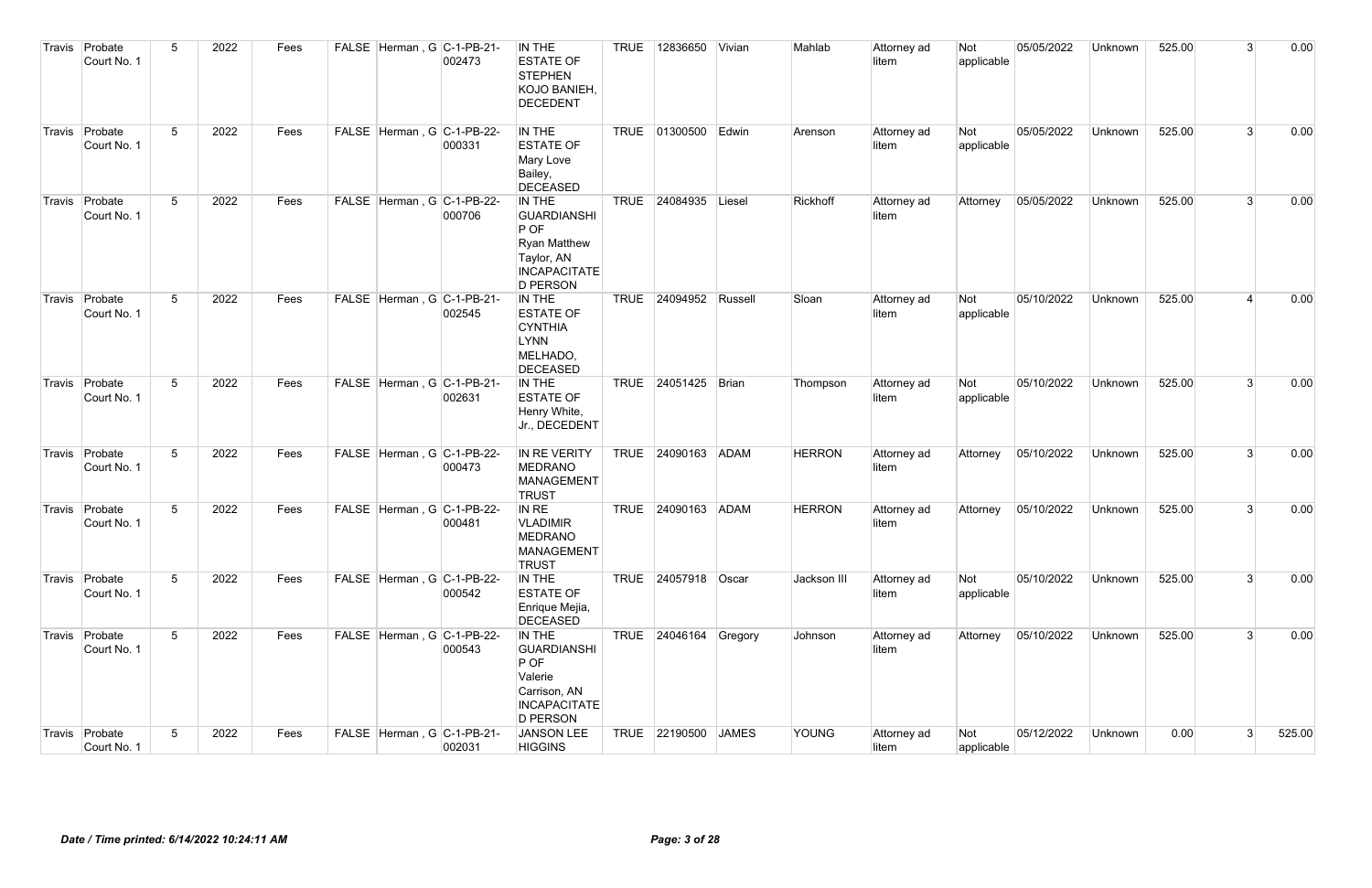| Travis | Probate<br>Court No. 1        |                 | 2022 | Fees | FALSE   Herman, G   C-1-PB-22- | 000302 | IN THE<br><b>ESTATE OF</b><br>Robert R. Ball,<br><b>DECEASED</b>                                           | <b>TRUE</b>  | 24008580              | <b>Joel</b>        | Whitney             | Attorney ad<br>litem | Not<br>applicable | 05/12/2022 | Unknown | 525.00 | $\mathcal{S}$  | 0.00 |
|--------|-------------------------------|-----------------|------|------|--------------------------------|--------|------------------------------------------------------------------------------------------------------------|--------------|-----------------------|--------------------|---------------------|----------------------|-------------------|------------|---------|--------|----------------|------|
| Travis | Probate<br>Court No. 1        | 5               | 2022 | Fees | FALSE Herman, G C-1-PB-20-     | 002306 | <b>CAROLYN ANN</b><br>MICKELSON                                                                            | <b>TRUE</b>  | 24066247              | Kimberly<br>Louise | Vincent             | Attorney ad<br>litem | Not<br>applicable | 05/17/2022 | Unknown | 525.00 | $\mathcal{E}$  | 0.00 |
|        | Travis Probate<br>Court No. 1 | 5               | 2022 | Fees | FALSE Herman, G C-1-PB-21-     | 002671 | IN THE<br><b>ESTATE OF</b><br>Vanessa<br>Alessandra<br>Neves,<br><b>DECEASED</b>                           | <b>FALSE</b> |                       | Clint              | Alexander           | Attorney ad<br>litem | Not<br>applicable | 05/17/2022 | Unknown | 525.00 | $\mathbf{3}$   | 0.00 |
| Travis | Probate<br>Court No. 1        | 5               | 2022 | Fees | FALSE Herman, G C-1-PB-22-     | 000063 | IN THE<br><b>ESTATE OF</b><br>Vivienne Lee<br>Mauricio,<br>DECEASED                                        | <b>TRUE</b>  | 24105061              |                    | TYCHANIKA KIMBROUGH | Attorney ad<br>litem | Not<br>applicable | 05/17/2022 | Unknown | 525.00 | 2 <sup>2</sup> | 0.00 |
| Travis | Probate<br>Court No. 1        | 5               | 2022 | Fees | FALSE Herman, G C-1-PB-22-     | 000253 | IN THE<br><b>ESTATE OF</b><br>Paul Gabriel<br>Johnston,<br><b>DECEASED</b>                                 |              | TRUE 24051425   Brian |                    | Thompson            | Attorney ad<br>litem | Not<br>applicable | 05/17/2022 | Unknown | 525.00 | $\vert$ 2      | 0.00 |
| Travis | Probate<br>Court No. 1        | $5^{\circ}$     | 2022 | Fees | FALSE Herman, G C-1-PB-22-     | 000310 | IN THE<br><b>ESTATE OF</b><br>Michael Joseph<br>Kline,<br><b>DECEASED</b>                                  |              | TRUE 22190500         | <b>JAMES</b>       | YOUNG               | Attorney ad<br>litem | Not<br>applicable | 05/17/2022 | Unknown | 0.00   | $\mathcal{E}$  | 0.00 |
| Travis | Probate<br>Court No. 1        | 5               | 2022 | Fees | FALSE Herman, G C-1-PB-22-     | 000330 | IN THE<br><b>ESTATE OF</b><br>Dana Sue Hill,<br><b>DECEASED</b>                                            | <b>TRUE</b>  | 01274800 RICHARD      |                    | <b>ANTON</b>        | Attorney ad<br>litem | Not<br>applicable | 05/17/2022 | Unknown | 525.00 | $\mathcal{E}$  | 0.00 |
| Travis | Probate<br>Court No. 1        | 5               | 2022 | Fees | FALSE Herman, G C-1-PB-21-     | 002674 | IN THE<br><b>ESTATE OF</b><br>Max Foradori,<br><b>DECEASED</b>                                             | <b>TRUE</b>  | 19963500              | Richard            | Thormann            | Attorney ad<br>litem | Not<br>applicable | 05/19/2022 | Unknown | 525.00 | $\overline{3}$ | 0.00 |
|        | Travis Probate<br>Court No. 1 |                 | 2022 | Fees | FALSE Herman, G C-1-PB-22-     | 000042 | IN THE<br><b>ESTATE OF</b><br>Lieselotte<br>Mesher,<br><b>DECEASED</b>                                     |              | TRUE 24102997 Andrew  |                    | Snyder              | Attorney ad<br>litem | Not<br>applicable | 05/19/2022 | Unknown | 525.00 |                | 0.00 |
|        | Travis Probate<br>Court No. 1 | $5\overline{)}$ | 2022 | Fees | FALSE Herman, G C-1-PB-22-     | 000177 | IN THE<br><b>ESTATE OF</b><br>FRANK<br><b>ARZOLA AKA</b><br>FRANK<br><b>ESPARZA</b><br>ARZOLA,<br>DECEDENT |              | TRUE 00797367 CYNTHIA |                    | SAITER              | Attorney ad<br>litem | Not<br>applicable | 05/19/2022 | Unknown | 750.00 |                | 0.00 |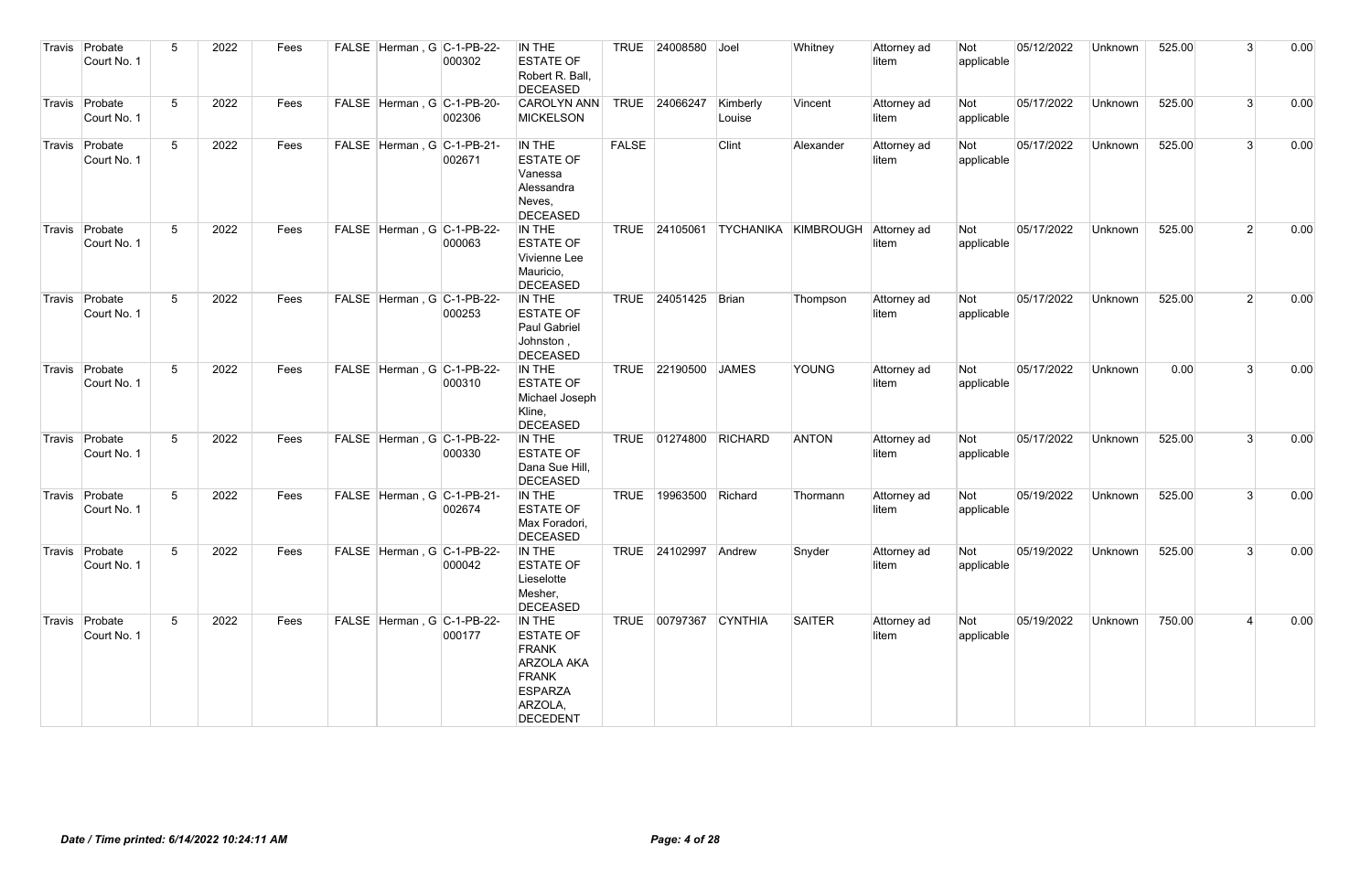| Travis | Probate<br>Court No. 1        |                 | 2022 | Fees |                            | FALSE Herman, G C-1-PB-22-<br>000444 | IN THE<br><b>ESTATE OF</b><br>Jo Warden<br>Burgh,<br><b>DECEASED</b>                                          | <b>TRUE</b> | 24047291            | Mario                          | Flores          | Attorney ad<br>litem | Not<br>applicable | 05/19/2022 | Unknown | 525.00 | 2                 | 0.00 |
|--------|-------------------------------|-----------------|------|------|----------------------------|--------------------------------------|---------------------------------------------------------------------------------------------------------------|-------------|---------------------|--------------------------------|-----------------|----------------------|-------------------|------------|---------|--------|-------------------|------|
|        | Travis Probate<br>Court No. 1 | $5\overline{)}$ | 2022 | Fees | FALSE Herman, G C-1-PB-22- | 000009                               | IN THE<br><b>ESTATE OF</b><br>Bret Smith,<br><b>DECEASED</b>                                                  | <b>TRUE</b> | 00789335 Donna      |                                | Keith           | Attorney ad<br>litem | Not<br>applicable | 05/24/2022 | Unknown | 525.00 | $\lvert 3 \rvert$ | 0.00 |
|        | Travis Probate<br>Court No. 1 | 5               | 2022 | Fees |                            | FALSE Herman, G C-1-PB-22-<br>000031 | IN THE<br><b>ESTATE OF</b><br>Rabun T.<br>Wilson III,<br>DECEDENT                                             | <b>TRUE</b> | 24053232 STEVE      |                                | <b>GONZALES</b> | Attorney ad<br>litem | Not<br>applicable | 05/24/2022 | Unknown | 525.00 | 3                 | 0.00 |
| Travis | Probate<br>Court No. 1        | 5               | 2022 | Fees | FALSE Herman, G C-1-PB-22- | 000114                               | IN THE<br><b>ESTATE OF</b><br>Angela Forgus,<br>DECEASED                                                      | <b>TRUE</b> | 24032817            | Kathleen                       | Macaulay        | Attorney ad<br>litem | Not<br>applicable | 05/24/2022 | Unknown | 525.00 | $\mathcal{E}$     | 0.00 |
|        | Travis Probate<br>Court No. 1 | 5               | 2022 | Fees | FALSE Herman, G C-1-PB-22- | 000116                               | IN THE<br><b>ESTATE OF</b><br>Clare Forgus,<br>DECEASED                                                       | <b>TRUE</b> | 24032817            | Kathleen                       | Macaulay        | Attorney ad<br>litem | Not<br>applicable | 05/24/2022 | Unknown | 525.00 | $\Omega$          | 0.00 |
|        | Travis Probate<br>Court No. 1 | 5               | 2022 | Fees |                            | FALSE Herman, G C-1-PB-22-<br>000188 | IN THE<br><b>ESTATE OF</b><br><b>ANGELA</b><br><b>ABDULWAHAB</b><br>AL-NASSAR<br><b>DECEASED</b>              | <b>TRUE</b> | 01697100 Gayle      |                                | Rosenthal       | Attorney ad<br>litem | Not<br>applicable | 05/24/2022 | Unknown | 525.00 | $\mathcal{R}$     | 0.00 |
|        | Travis Probate<br>Court No. 1 | 5               | 2022 | Fees | FALSE Herman, G C-1-PB-21- | 002400                               | IN THE<br><b>ESTATE OF</b><br>Roger Steven<br>Gammon,<br>DECEASED                                             | <b>TRUE</b> | 24090307            | KAREN                          | <b>OPREA</b>    | Attorney ad<br>litem | Not<br>applicable | 05/25/2022 | Unknown | 525.00 | $\lvert 3 \rvert$ | 0.00 |
|        | Travis Probate<br>Court No. 1 | 5               | 2022 | Fees |                            | FALSE Herman, G C-1-PB-21-<br>002404 | IN THE<br><b>GUARDIANSHI</b><br>$P$ OF<br><b>JAQUAN</b><br>NEWCOSTE,<br>AN<br><b>INCAPACITATE</b><br>D PERSON | <b>TRUE</b> | 15279500            | <b>THOMAS</b><br><b>JOSEPH</b> | O'MEARA         | Attorney ad<br>litem | Attorney          | 05/25/2022 | Unknown | 750.00 |                   | 0.00 |
|        | Travis Probate<br>Court No. 1 | $5\overline{)}$ | 2022 | Fees | FALSE Herman, G C-1-PB-21- | 002401                               | IN THE<br><b>ESTATE OF</b><br>Judith Ann<br>Pugh,<br>DECEDENT                                                 |             | TRUE 24057918 Oscar |                                | Jackson III     | Attorney ad<br>litem | Not<br>applicable | 05/26/2022 | Unknown | 525.00 | $\mathcal{E}$     | 0.00 |
|        | Travis Probate<br>Court No. 1 | $5\overline{)}$ | 2022 | Fees |                            | FALSE Herman, G C-1-PB-22-<br>000131 | IN THE<br><b>ESTATE OF</b><br>Diane Marie<br>Orman,<br><b>DECEDENT</b>                                        |             | TRUE 24098173 Eric  |                                | Nelson          | Attorney ad<br>litem | Not<br>applicable | 05/26/2022 | Unknown | 525.00 | 3 <sup>l</sup>    | 0.00 |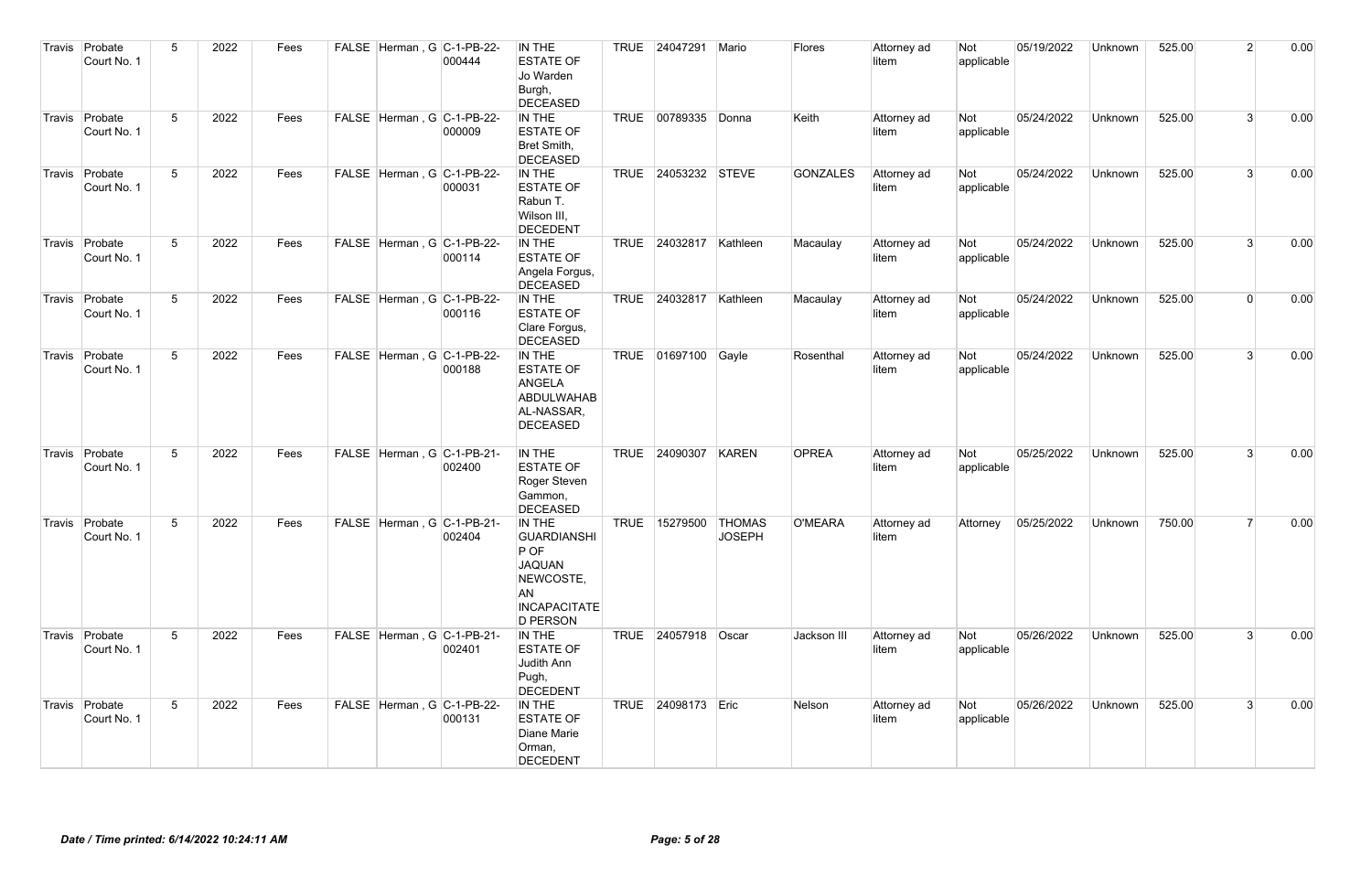|        | Travis Probate<br>Court No. 1 |                 | 2022 | Fees                                         | FALSE Herman, G C-1-PB-22-  | 000332 | IN THE<br><b>ESTATE OF</b><br><b>Justin Charles</b><br>Radwin,<br><b>DECEASED</b>                                     | <b>FALSE</b> |                       | <b>RHODA</b>      | <b>BOATENG</b> | Attorney ad<br>litem | Not<br>applicable | 05/26/2022 | Unknown        | 300.00 | 2        | 0.00 |
|--------|-------------------------------|-----------------|------|----------------------------------------------|-----------------------------|--------|-----------------------------------------------------------------------------------------------------------------------|--------------|-----------------------|-------------------|----------------|----------------------|-------------------|------------|----------------|--------|----------|------|
|        | Travis Probate<br>Court No. 1 | $5\overline{)}$ | 2022 | Fees                                         | FALSE Herman, $G/C-1-PB-22$ | 000332 | IN THE<br><b>ESTATE OF</b><br><b>Justin Charles</b><br>Radwin,<br><b>DECEASED</b>                                     |              | TRUE 24098173 Eric    |                   | Nelson         | Attorney ad<br>litem | Not<br>applicable | 05/26/2022 | Unknown        | 225.00 |          | 0.00 |
|        | Travis Probate<br>Court No. 1 | $5^{\circ}$     | 2022 | Fees                                         | FALSE Herman, G C-1-PB-22-  | 000513 | IN THE<br><b>ESTATE OF</b><br>Max R. Tubbs<br><b>AKA Max Ray</b><br>Tubbs,<br><b>DECEDENT</b>                         |              | TRUE 00794947 Craig   |                   | Hopper         | Attorney ad<br>litem | Not<br>applicable | 05/26/2022 | Unknown        | 525.00 | 3        | 0.00 |
| Travis | Probate<br>Court No. 1        | $5\overline{)}$ | 2022 | Appointment   FALSE   Herman, G   C-1-PB-22- |                             | 001010 | IN THE<br><b>GUARDIANSHI</b><br>$P$ OF<br>Ryan Leonard,<br>AN<br><b>INCAPACITATE</b><br>D PERSON                      |              | TRUE 24120876 Tyler   |                   | Hannusch       | Attorney ad<br>litem | Attorney          | 05/03/2022 | No<br>activity | 0.00   | $\Omega$ | 0.00 |
|        | Travis Probate<br>Court No. 1 | 5               | 2022 | Appointment   FALSE   Herman, G   C-1-PB-22- |                             | 001070 | IN THE<br><b>GUARDIANSHI</b><br>$P$ OF<br>Grady<br>Latkowski, AN<br><b>ALLEGED</b><br><b>INCAPACITATE</b><br>D PERSON | <b>TRUE</b>  | 08492500 CHARLES      |                   | GRIGSON        | Attorney ad<br>litem | Attorney          | 05/03/2022 | No<br>activity | 0.00   | $\Omega$ | 0.00 |
|        | Travis Probate<br>Court No. 1 | $5\phantom{.0}$ | 2022 | Appointment   FALSE   Herman, G   C-1-PB-22- |                             | 001081 | IN THE<br><b>ESTATE OF</b><br>Elena B.<br>Hernandez,<br><b>DECEASED</b>                                               | <b>TRUE</b>  |                       | 24075676 MILAGROS | GONZALEZ       | Attorney ad<br>litem | Not<br>applicable | 05/03/2022 | No<br>activity | 0.00   | $\Omega$ | 0.00 |
|        | Travis Probate<br>Court No. 1 | 5               | 2022 | Appointment   FALSE   Herman, G   C-1-PB-22- |                             | 001082 | IN THE<br><b>ESTATE OF</b><br>Joe Trevino<br>Herrera, Jr.,<br><b>DECEDENT</b>                                         |              | TRUE 24069750 Gabriel |                   | Gallas         | Attorney ad<br>litem | Not<br>applicable | 05/03/2022 | No<br>activity | 0.00   | $\Omega$ | 0.00 |
|        | Travis Probate<br>Court No. 1 | $5\overline{)}$ | 2022 | Appointment   FALSE   Herman, G   C-1-PB-21- |                             | 002560 | IN THE<br><b>ESTATE OF</b><br><b>SIDNEY</b><br><b>CHARLES</b><br>SPEAR,<br><b>DECEASED</b>                            |              | TRUE 24053232 STEVE   |                   | GONZALES       | Attorney ad<br>litem | Not<br>applicable | 05/04/2022 | No<br>activity | 0.00   | $\Omega$ | 0.00 |
|        | Travis Probate<br>Court No. 1 | $5\overline{)}$ | 2022 | Appointment   FALSE   Herman, G   C-1-PB-22- |                             | 000585 | IN THE<br><b>ESTATE OF</b><br>Daniel Delonas,<br><b>DECEASED</b>                                                      |              | TRUE 24043692 James   |                   | Gill           | Attorney ad<br>litem | Not<br>applicable | 05/04/2022 | No<br>activity | 0.00   |          | 0.00 |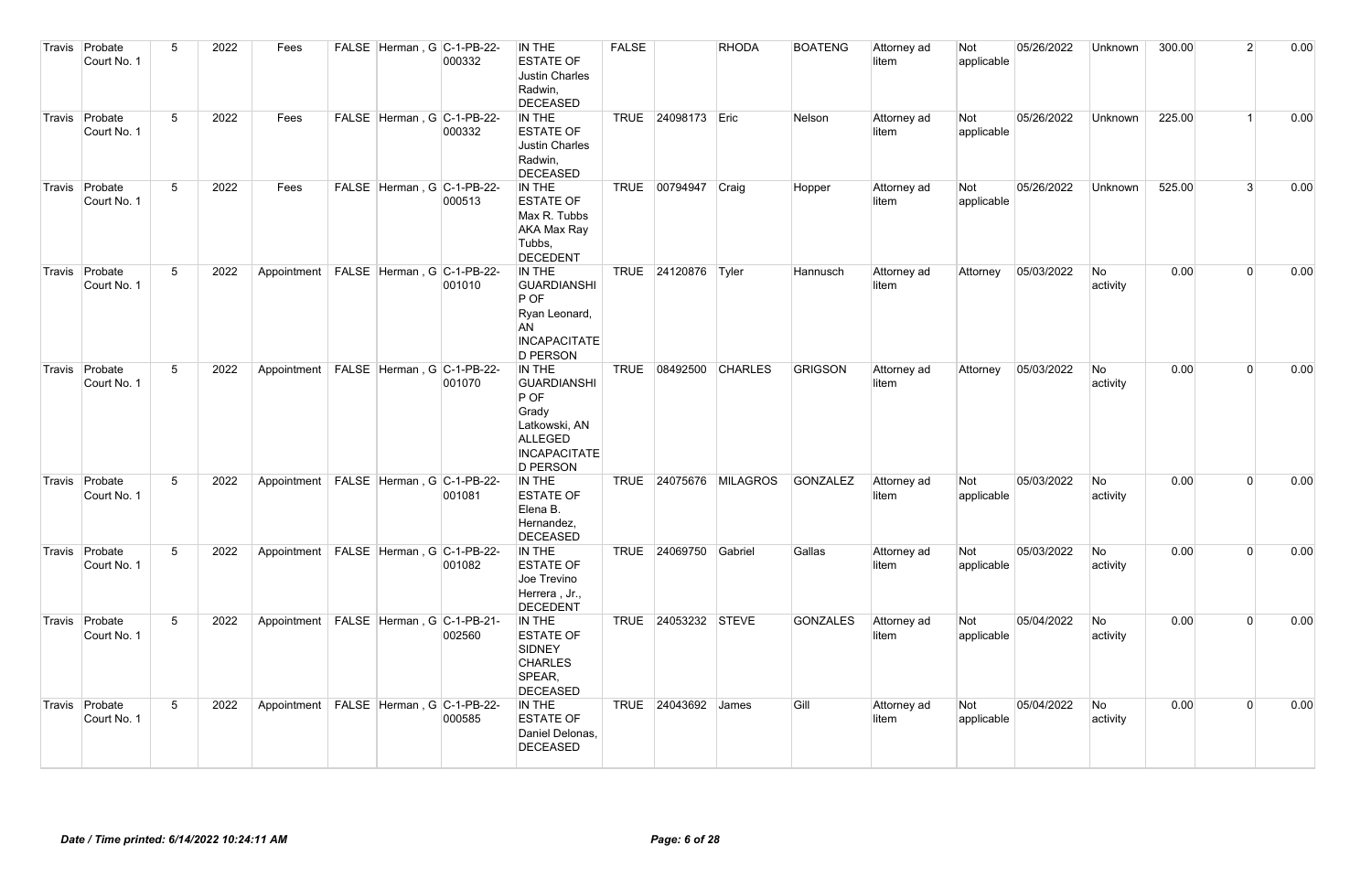|        | Travis Probate<br>Court No. 1 |                 | 2022 | Appointment   FALSE   Herman, G   C-1-PB-22- |  | 001095 | IN THE<br><b>ESTATE OF</b><br>Jimmie L. Smith<br>aka Jimmie<br>Louis Smith aka<br>Jim Smith,<br><b>DECEASED</b> | <b>TRUE</b> | 08151850             | David   | Goodman        | Attorney ad<br>litem | Not<br>applicable | 05/04/2022 | No<br>activity        | 0.00 |          | 0.00 |
|--------|-------------------------------|-----------------|------|----------------------------------------------|--|--------|-----------------------------------------------------------------------------------------------------------------|-------------|----------------------|---------|----------------|----------------------|-------------------|------------|-----------------------|------|----------|------|
|        | Travis Probate<br>Court No. 1 | 5               | 2022 | Appointment   FALSE   Herman, G   C-1-PB-22- |  | 001097 | IN THE<br><b>ESTATE OF</b><br><b>Isabelle Luis</b><br>Jade Dalzon,<br><b>DECEASED</b>                           | <b>TRUE</b> | 00790781             | Stewart | Graber         | Attorney ad<br>litem | Not<br>applicable | 05/04/2022 | No<br>activity        | 0.00 |          | 0.00 |
|        | Travis Probate<br>Court No. 1 | $5\overline{)}$ | 2022 | Appointment   FALSE   Herman, G   C-1-PB-22- |  | 001102 | IN THE<br><b>ESTATE OF</b><br>Mark Evan<br>Loewe,<br><b>DECEASED</b>                                            | <b>TRUE</b> | 24076959             | DREA    | <b>HAIRE</b>   | Attorney ad<br>litem | Not<br>applicable | 05/05/2022 | No<br>activity        | 0.00 | $\Omega$ | 0.00 |
| Travis | Probate<br>Court No. 1        | 5               | 2022 | Appointment   FALSE   Herman, G   C-1-PB-22- |  | 001104 | IN THE<br><b>ESTATE OF</b><br>Tieu Khac<br>Nguyen,<br>DECEASED                                                  | <b>TRUE</b> | 09367300             | Diane   | Hebner         | Attorney ad<br>litem | Not<br>applicable | 05/05/2022 | No<br>activity        | 0.00 | $\Omega$ | 0.00 |
|        | Travis Probate<br>Court No. 1 | $5\overline{)}$ | 2022 | Appointment   FALSE   Herman, G C-1-PB-22-   |  | 001110 | IN THE<br><b>ESTATE OF</b><br>Helen Larue<br>Shelby Hart<br>a/k/a Helen<br>Larue Hart,<br>DECEDENT              | <b>TRUE</b> | 09373020 Mark        |         | Hefter         | Attorney ad<br>litem | Not<br>applicable | 05/05/2022 | No<br>activity        | 0.00 |          | 0.00 |
| Travis | Probate<br>Court No. 1        | $5\overline{)}$ | 2022 | Appointment   FALSE   Herman, G   C-1-PB-22- |  | 001111 | IN THE<br><b>ESTATE OF</b><br>Rafael Eduardo<br>Martinez,<br><b>DECEASED</b>                                    | <b>TRUE</b> | 09448500 Ray         |         | Hendren        | Attorney ad<br>litem | Not<br>applicable | 05/05/2022 | <b>No</b><br>activity | 0.00 | $\Omega$ | 0.00 |
|        | Travis Probate<br>Court No. 1 | 5               | 2022 | Appointment   FALSE   Herman, G   C-1-PB-21- |  | 002336 | IN THE<br><b>ESTATE OF</b><br>Elena Vela,<br><b>DECEASED</b>                                                    |             | TRUE 24101866 Steven |         | Hare           | Attorney ad<br>litem | Not<br>applicable | 05/05/2022 | Unknown               | 0.00 | $\Omega$ | 0.00 |
|        | Travis Probate<br>Court No. 1 | $5\overline{)}$ | 2022 | Appointment   FALSE   Herman, G   C-1-PB-22- |  | 001087 | IN THE<br><b>ESTATE OF</b><br>Carrie Beth<br>Rodriguez,<br><b>DECEASED</b>                                      |             |                      |         | <b>GUEBERT</b> | Attorney ad<br>litem | Not<br>applicable | 05/05/2022 | No<br>activity        | 0.00 | $\Omega$ | 0.00 |
|        | Travis Probate<br>Court No. 1 | $5\overline{)}$ | 2022 | Appointment   FALSE   Herman, G   C-1-PB-22- |  | 001088 | IN THE<br><b>ESTATE OF</b><br>Caryl Louise<br>Davis,<br><b>DECEASED</b>                                         | <b>TRUE</b> | 08612200 James       |         | Guleke         | Attorney ad<br>litem | Not<br>applicable | 05/05/2022 | No<br>activity        | 0.00 | $\Omega$ | 0.00 |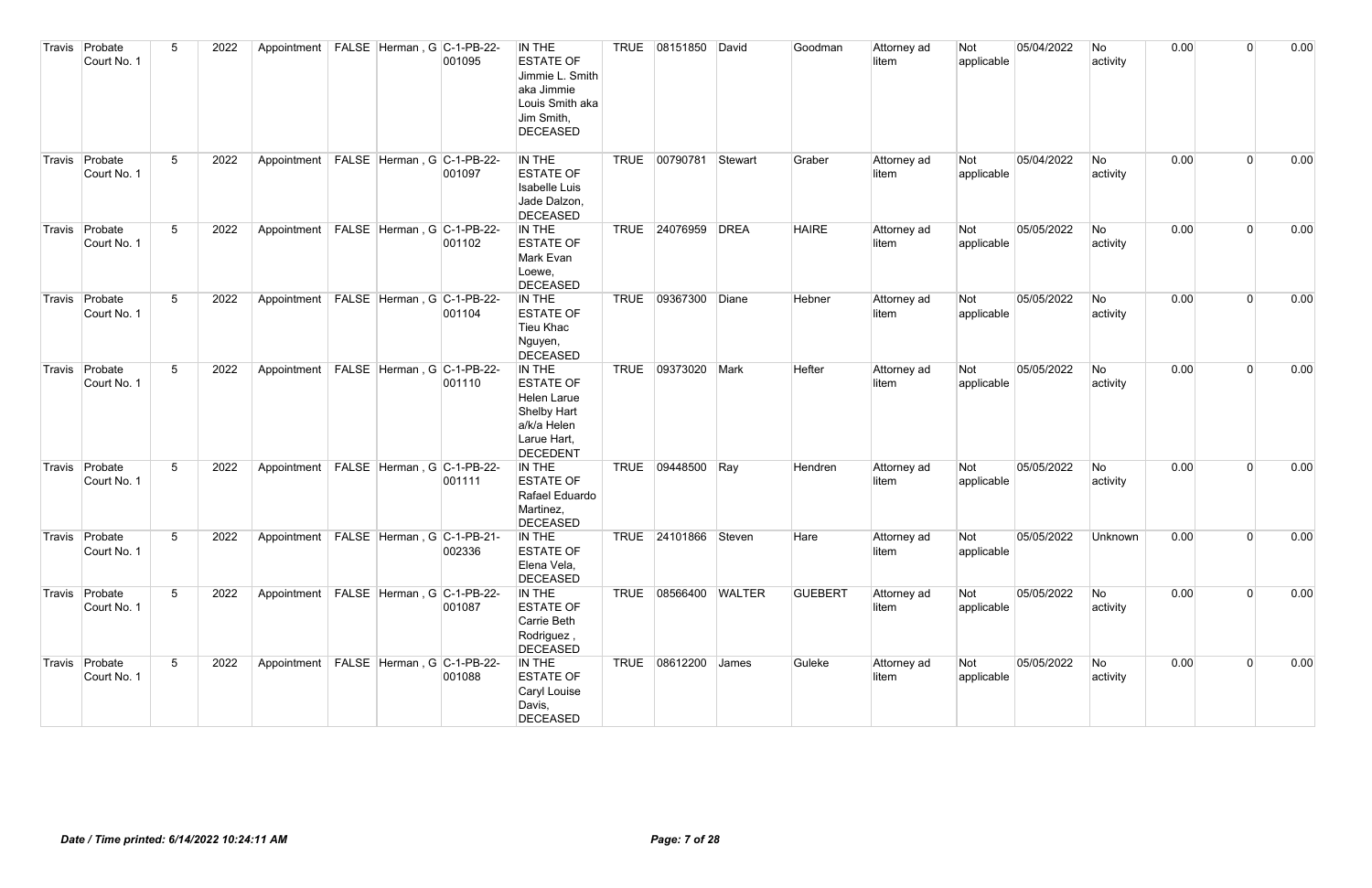| Travis | Probate<br>Court No. 1        |                 | 2022 | Appointment   FALSE   Herman, G   C-1-PB-22- |  | 001135 | IN THE<br><b>ESTATE OF</b><br>George David<br>Neher,<br><b>DECEASED</b>                                      | <b>TRUE</b> | 09677930            | Hunter            | Hillin         | Attorney ad<br>litem | Not<br>applicable | 05/11/2022 | No<br>activity        | 0.00 |          | 0.00 |
|--------|-------------------------------|-----------------|------|----------------------------------------------|--|--------|--------------------------------------------------------------------------------------------------------------|-------------|---------------------|-------------------|----------------|----------------------|-------------------|------------|-----------------------|------|----------|------|
| Travis | Probate<br>Court No. 1        | 5               | 2022 | Appointment   FALSE   Herman, G   C-1-PB-22- |  | 001118 | IN THE<br><b>ESTATE OF</b><br><b>Billie Larue</b><br>Nichols,<br><b>DECEASED</b>                             | <b>TRUE</b> | 24090163            | ADAM              | <b>HERRON</b>  | Attorney ad<br>litem | Not<br>applicable | 05/11/2022 | No<br>activity        | 0.00 | $\Omega$ | 0.00 |
|        | Travis Probate<br>Court No. 1 | 5               | 2022 | Appointment FALSE Herman, G C-1-PB-22-       |  | 001121 | IN THE<br><b>ESTATE OF</b><br>Brice L.<br>Sumrall, Jr.,<br><b>DECEASED</b>                                   | <b>TRUE</b> | 24059657            | Lauren            | Hunt           | Attorney ad<br>litem | Not<br>applicable | 05/12/2022 | No<br>activity        | 0.00 | U        | 0.00 |
| Travis | Probate<br>Court No. 1        | $5\overline{)}$ | 2022 | Appointment   FALSE   Herman, G   C-1-PB-22- |  | 001138 | IN THE<br><b>ESTATE OF</b><br>Shari Lynn<br>Riddle,<br><b>DECEASED</b>                                       | <b>TRUE</b> | 00794947            | C <sub>raig</sub> | Hopper         | Attorney ad<br>litem | Not<br>applicable | 05/12/2022 | <b>No</b><br>activity | 0.00 | $\Omega$ | 0.00 |
|        | Travis Probate<br>Court No. 1 | $5\phantom{.0}$ | 2022 | Appointment   FALSE   Herman, G   C-1-PB-22- |  | 001142 | IN THE<br><b>ESTATE OF</b><br>James S.<br>Stelling,<br><b>DECEASED</b>                                       | <b>TRUE</b> | 24045032 JUSTIN     |                   | <b>JACKSON</b> | Attorney ad<br>litem | Not<br>applicable | 05/12/2022 | No<br>activity        | 0.00 | $\Omega$ | 0.00 |
|        | Travis Probate<br>Court No. 1 | $5\overline{)}$ | 2022 | Appointment   FALSE   Herman, G   C-1-PB-22- |  | 001147 | IN THE<br><b>ESTATE OF</b><br>John Hardin,<br>Jr., DECEASED                                                  | <b>TRUE</b> | 00785986 JOHN       |                   | <b>JACKS</b>   | Attorney ad<br>litem | Attorney          | 05/12/2022 | <b>No</b><br>activity | 0.00 |          | 0.00 |
|        | Travis Probate<br>Court No. 1 | $5\overline{)}$ | 2022 | Appointment   FALSE   Herman, G   C-1-PB-22- |  | 001149 | IN THE<br><b>GUARDIANSHI</b><br>$P$ OF<br>Zachary William<br>Beathard, AN<br><b>INCAPACITATE</b><br>D PERSON | <b>TRUE</b> | 24046164            | Gregory           | Johnson        | Attorney ad<br>litem | Attorney          | 05/12/2022 | No<br>activity        | 0.00 | $\Omega$ | 0.00 |
|        | Travis Probate<br>Court No. 1 | $5\overline{)}$ | 2022 | Appointment   FALSE   Herman, G   C-1-PB-22- |  | 001155 | IN THE<br><b>ESTATE OF</b><br>Pamela Taylor<br>Wetzels,<br><b>DECEASED</b>                                   |             | TRUE 24057918 Oscar |                   | Jackson III    | Attorney ad<br>litem | Not<br>applicable | 05/12/2022 | No<br>activity        | 0.00 | $\Omega$ | 0.00 |
|        | Travis Probate<br>Court No. 1 | $5\overline{)}$ | 2022 | Appointment   FALSE   Herman, G   C-1-PB-22- |  | 001157 | IN THE<br><b>ESTATE OF</b><br>Mark Eugene<br>Flickinger,<br>DECEASED                                         | <b>TRUE</b> | 10759800 Karl       |                   | Johnson        | Attorney ad<br>litem | Not<br>applicable | 05/13/2022 | No<br>activity        | 0.00 | $\Omega$ | 0.00 |
|        | Travis Probate<br>Court No. 1 | 5 <sup>5</sup>  | 2022 | Appointment   FALSE   Herman, G C-1-PB-22-   |  | 001161 | IN THE<br><b>ESTATE OF</b><br>Marianne<br>Bradford,<br><b>DECEASED</b>                                       |             | TRUE 24078748 Julia |                   | Jonas          | Attorney ad<br>litem | Not<br>applicable | 05/13/2022 | No<br>activity        | 0.00 | $\Omega$ | 0.00 |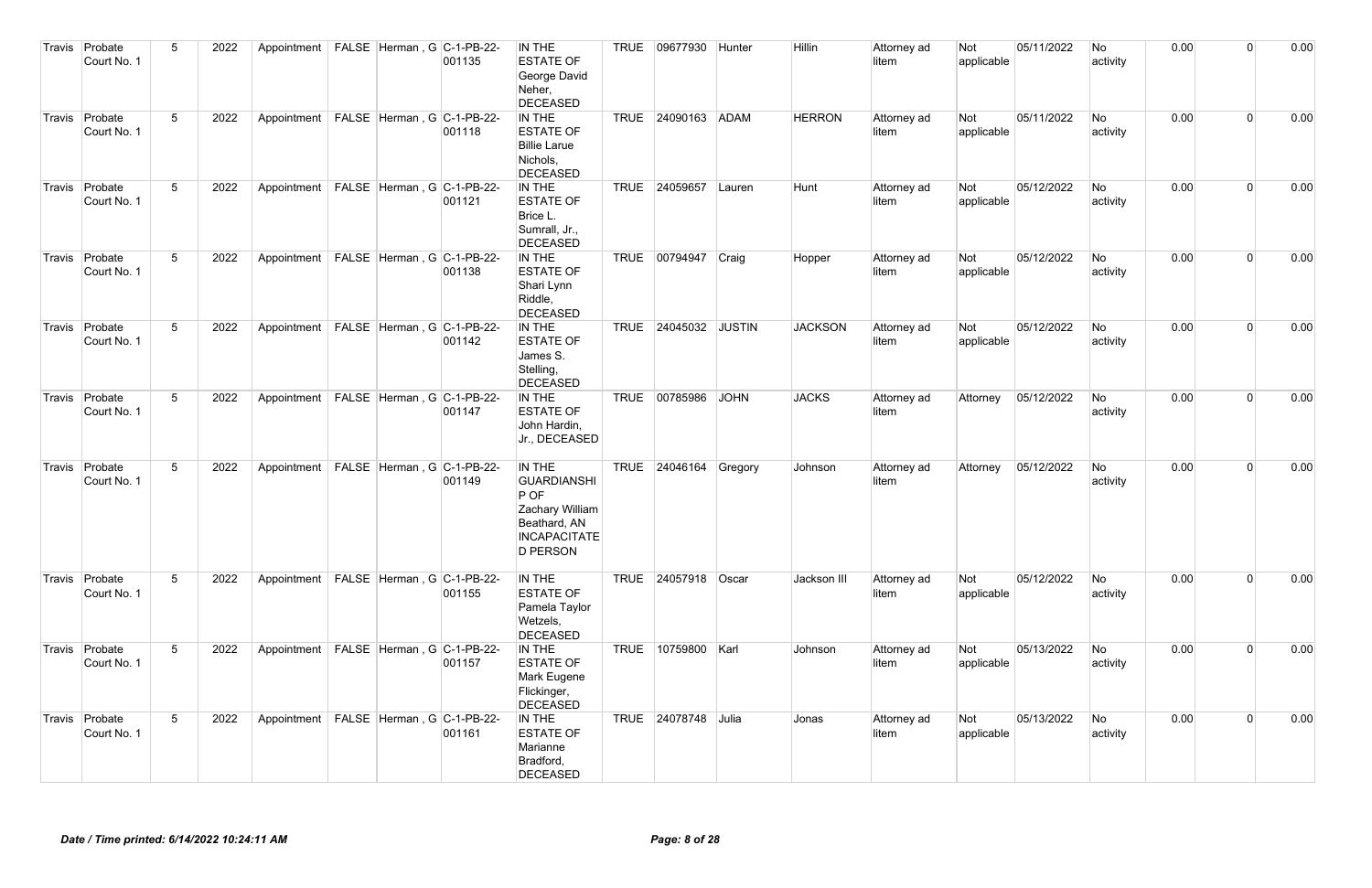|        | Travis Probate<br>Court No. 1 |                 | 2022 | Appointment   FALSE   Herman, G   C-1-PB-22- |  | 001163 | IN THE<br><b>ESTATE OF</b><br>Grace D. Scott,<br><b>DECEASED</b>                                                | <b>TRUE</b> | 24082493 Joy        |              | Kamani         | Attorney ad<br>litem | Not<br>applicable | 05/13/2022 | No<br>activity             | 0.00 | U        | 0.00 |
|--------|-------------------------------|-----------------|------|----------------------------------------------|--|--------|-----------------------------------------------------------------------------------------------------------------|-------------|---------------------|--------------|----------------|----------------------|-------------------|------------|----------------------------|------|----------|------|
|        | Travis Probate<br>Court No. 1 | $5\overline{)}$ | 2022 | Appointment   FALSE   Herman, G C-1-PB-22-   |  | 001164 | IN THE<br><b>ESTATE OF</b><br><b>Bradley Charles</b><br>Aldrich,<br><b>DECEASED</b>                             | <b>TRUE</b> | 10913000            | <b>JERRY</b> | JONES          | Attorney ad<br>litem | Not<br>applicable | 05/13/2022 | N <sub>o</sub><br>activity | 0.00 | $\Omega$ | 0.00 |
|        | Travis Probate<br>Court No. 1 | $5\overline{)}$ | 2022 | Appointment   FALSE   Herman, G   C-1-PB-22- |  | 001172 | IN THE<br><b>ESTATE OF</b><br><b>Gerald Andrew</b><br>Weller,<br><b>DECEASED</b>                                |             | TRUE 24122950       | Benjamin     | Karimi         | Attorney ad<br>litem | Not<br>applicable | 05/17/2022 | No<br>activity             | 0.00 | $\Omega$ | 0.00 |
| Travis | Probate<br>Court No. 1        | 5               | 2022 | Appointment   FALSE   Herman, G   C-1-PB-22- |  | 001177 | IN THE<br><b>ESTATE OF</b><br>Vicki Lynn<br>Scarlett<br>McCudden,<br><b>DECEASED</b>                            | <b>TRUE</b> | 11098950            | Glenn        | Karisch        | Attorney ad<br>litem | Not<br>applicable | 05/17/2022 | No<br>activity             | 0.00 | $\Omega$ | 0.00 |
|        | Travis Probate<br>Court No. 1 | $5\overline{)}$ | 2022 | Appointment   FALSE   Herman, G   C-1-PB-22- |  | 001180 | IN THE<br><b>ESTATE OF</b><br>Dennis Ivy a/k/a<br>Dennis E. Ivy<br>a/k/a Dennis<br>Earl Ivy,<br><b>DECEASED</b> | <b>TRUE</b> | 24044719 Tracy      |              | Kasparek       | Attorney ad<br>litem | Not<br>applicable | 05/17/2022 | No<br>activity             | 0.00 | $\Omega$ | 0.00 |
|        | Travis Probate<br>Court No. 1 | $5\overline{)}$ | 2022 | Appointment FALSE Herman, G C-1-PB-22-       |  | 001200 | IN THE<br><b>ESTATE OF</b><br>James<br>Raymond Ellett,<br><b>DECEASED</b>                                       | <b>TRUE</b> | 11227800            | Patricia     | Kelly          | Attorney ad<br>litem | Not<br>applicable | 05/18/2022 | N <sub>o</sub><br>activity | 0.00 | $\Omega$ | 0.00 |
|        | Travis Probate<br>Court No. 1 | 5               | 2022 | Appointment   FALSE   Herman, G   C-1-PB-22- |  | 001201 | IN THE<br><b>ESTATE OF</b><br>Aidan Bosworth<br>Alcantar,<br><b>DECEASED</b>                                    | <b>TRUE</b> | 24049190 NATHAN     |              | KENNEDY        | Attorney ad<br>litem | Not<br>applicable | 05/18/2022 | No<br>activity             | 0.00 | $\Omega$ | 0.00 |
|        | Travis Probate<br>Court No. 1 | $5\overline{)}$ | 2022 | Appointment   FALSE   Herman, G   C-1-PB-22- |  | 001203 | IN THE<br><b>ESTATE OF</b><br><b>ERIK ROSS</b><br>VOLPER,<br>DECEASED                                           | <b>TRUE</b> | 11393000 KIRT       |              | <b>KIESTER</b> | Attorney ad<br>litem | Not<br>applicable | 05/18/2022 | No<br>activity             | 0.00 | $\Omega$ | 0.00 |
|        | Travis Probate<br>Court No. 1 | $5\overline{)}$ | 2022 | Appointment   FALSE   Herman, G   C-1-PB-22- |  | 001195 | IN THE<br><b>ESTATE OF</b><br>Littlejohn Bess,<br><b>DECEASED</b>                                               |             | TRUE 00789335 Donna |              | Keith          | Attorney ad<br>litem | Not<br>applicable | 05/18/2022 | No<br>activity             | 0.00 |          | 0.00 |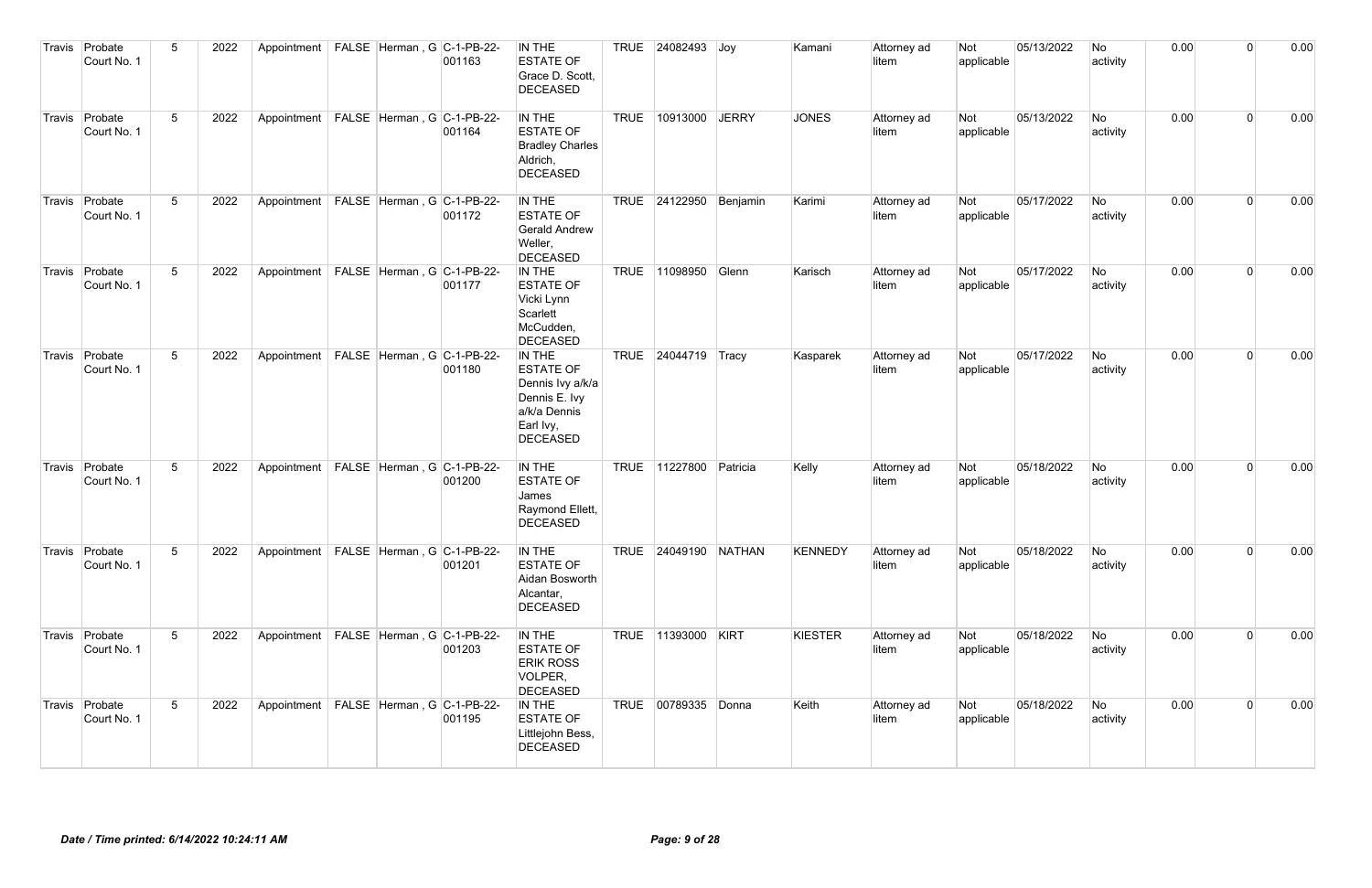| Travis | Probate<br>Court No. 1        |                | 2022 | Appointment   FALSE   Herman, G   C-1-PB-22- |  | 001175 | IN THE<br><b>ESTATE OF</b><br>Harold Lee<br>Urias, Jr.,<br>DECEDENT                                     | <b>TRUE</b> | 11956500           | <b>CHRISTINE</b><br>Р. | LARSON              | Attorney ad<br>litem | Not<br>applicable | 05/18/2022 | No<br>activity | 0.00 |                | 0.00 |
|--------|-------------------------------|----------------|------|----------------------------------------------|--|--------|---------------------------------------------------------------------------------------------------------|-------------|--------------------|------------------------|---------------------|----------------------|-------------------|------------|----------------|------|----------------|------|
| Travis | Probate<br>Court No. 1        | 5 <sup>5</sup> | 2022 | Appointment   FALSE   Herman, G   C-1-PB-22- |  | 001169 | IN THE<br><b>ESTATE OF</b><br>Joseph F.<br>Martinolich aka<br>Joseph Francis<br>Matinolich,<br>DECEDENT | <b>TRUE</b> | 24105061           |                        | TYCHANIKA KIMBROUGH | Attorney ad<br>litem | Not<br>applicable | 05/18/2022 | No<br>activity | 0.00 | $\overline{0}$ | 0.00 |
| Travis | Probate<br>Court No. 1        | $5^{\circ}$    | 2022 | Appointment   FALSE   Herman, G   C-1-PB-21- |  | 001753 | <b>DELORES</b><br><b>MARIAN</b><br><b>SIMPSON</b>                                                       | <b>TRUE</b> | 24007469           | Gregory                | Kazen               | Attorney ad<br>litem | Not<br>applicable | 05/18/2022 | No<br>activity | 0.00 | $\Omega$       | 0.00 |
| Travis | Probate<br>Court No. 1        | 5              | 2022 | Appointment   FALSE   Herman, G C-1-PB-22-   |  | 001199 | IN THE<br><b>ESTATE OF</b><br>Raymond<br>Harold Roark,<br><b>DECEASED</b>                               | <b>TRUE</b> | 24121715 Oriane    |                        | Leake               | Attorney ad<br>litem | Not<br>applicable | 05/19/2022 | No<br>activity | 0.00 | $\Omega$       | 0.00 |
| Travis | Probate<br>Court No. 1        | 5              | 2022 | Appointment   FALSE   Herman, G   C-1-PB-22- |  | 001208 | IN THE<br><b>ESTATE OF</b><br>Philip Dean<br>Porter,<br><b>DECEASED</b>                                 | <b>TRUE</b> | 24069078 Amy       |                        | Lefkowitz           | Attorney ad<br>litem | Not<br>applicable | 05/19/2022 | No<br>activity | 0.00 | $\Omega$       | 0.00 |
| Travis | Probate<br>Court No. 1        | 5              | 2022 | Appointment   FALSE   Herman, G   C-1-PB-22- |  | 001214 | IN THE<br><b>ESTATE OF</b><br>James Elroy<br>Davis, III,<br><b>DECEASED</b>                             | <b>TRUE</b> | 12404500           | Barbara                | Lipscomb            | Attorney ad<br>litem | Not<br>applicable | 05/19/2022 | No<br>activity | 0.00 | $\Omega$       | 0.00 |
| Travis | Probate<br>Court No. 1        | 5 <sup>5</sup> | 2022 | Appointment   FALSE   Herman, G   C-1-PB-22- |  | 001215 | IN THE<br><b>GUARDIANSHI</b><br>$P$ OF<br>Ethan Eiler, AN<br><b>INCAPACITATE</b><br>D PERSON            | <b>TRUE</b> | 24032817           | Kathleen               | Macaulay            | Attorney ad<br>litem | Attorney          | 05/19/2022 | No<br>activity | 0.00 | $\overline{0}$ | 0.00 |
|        | Travis Probate<br>Court No. 1 | $5^{\circ}$    | 2022 | Appointment   FALSE   Herman, G   C-1-PB-22- |  | 001186 | IN THE<br><b>ESTATE OF</b><br>Jacyln Christine<br>Parrish,<br><b>DECEASED</b>                           | <b>TRUE</b> | 12704000 ROBERT    |                        | <b>LUTHER</b>       | Attorney ad<br>litem | Not<br>applicable | 05/19/2022 | No<br>activity | 0.00 | 0              | 0.00 |
| Travis | Probate<br>Court No. 1        | $5^{\circ}$    | 2022 | Appointment   FALSE   Herman, G   C-1-PB-22- |  | 001194 | IN THE<br><b>ESTATE OF</b><br>Alice McDonald<br>Benford,<br><b>DECEDENT</b>                             |             | TRUE 24118644 Eryn |                        | Lyle                | Attorney ad<br>litem | Not<br>applicable | 05/19/2022 | No<br>activity | 0.00 | $\Omega$       | 0.00 |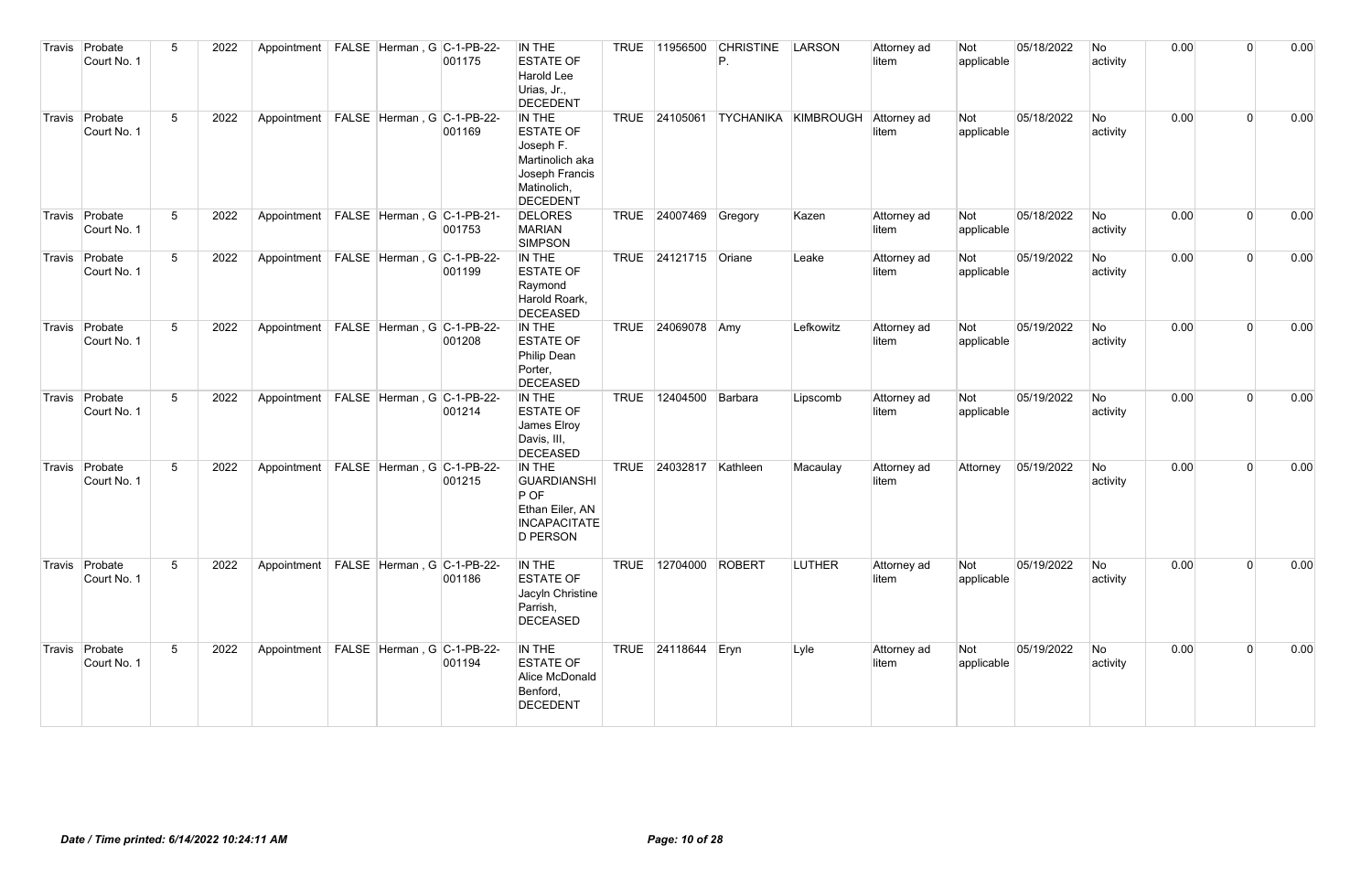| Travis | Probate<br>Court No. 1        |                 | 2022 | Appointment   FALSE   Herman, G   C-1-PB-22- |  | 001179 | IN THE<br><b>ESTATE OF</b><br><b>JEANETTE IVY</b><br><b>AKA</b><br><b>JEANETTE</b><br>KATHRYN IVY,<br><b>DECEASED</b>                                   | <b>TRUE</b> | 24044719 Tracy       |                  | Kasparek         | Attorney ad<br>litem | Not<br>applicable | 05/19/2022 | No<br>activity | 0.00 |          | 0.00 |
|--------|-------------------------------|-----------------|------|----------------------------------------------|--|--------|---------------------------------------------------------------------------------------------------------------------------------------------------------|-------------|----------------------|------------------|------------------|----------------------|-------------------|------------|----------------|------|----------|------|
| Travis | Probate<br>Court No. 1        | 5               | 2022 | Appointment   FALSE   Herman, G   C-1-PB-22- |  | 001235 | IN THE<br><b>GUARDIANSHI</b><br>$P$ OF<br>Elaine Taylor<br>Daly also<br>known as<br><b>Sherry Elaine</b><br>Daly, AN<br><b>INCAPACITATE</b><br>D PERSON | <b>TRUE</b> | $24064130$ Elizabeth |                  | Nielsen          | Attorney ad<br>litem | Attorney          | 05/23/2022 | No<br>activity | 0.00 | $\Omega$ | 0.00 |
| Travis | Probate<br>Court No. 1        | $5\overline{)}$ | 2022 | Appointment   FALSE   Herman, G   C-1-PB-22- |  | 001222 | IN THE<br><b>ESTATE OF</b><br>James<br>Frederick<br>Guthrie,<br><b>DECEASED</b>                                                                         | <b>TRUE</b> | 13228600             | Jennifer         | Mattingly        | Attorney ad<br>litem | Not<br>applicable | 05/23/2022 | No<br>activity | 0.00 | $\Omega$ | 0.00 |
|        | Travis Probate<br>Court No. 1 | 5               | 2022 | Appointment   FALSE   Herman, G   C-1-PB-22- |  | 001223 | IN THE<br><b>GUARDIANSHI</b><br>$P$ OF<br>John Randle<br>Oringer, AN<br><b>INCAPACITATE</b><br>D PERSON                                                 | <b>TRUE</b> |                      | 14099180 MARILYN | MILLER           | Attorney ad<br>litem | Attorney          | 05/23/2022 | No<br>activity | 0.00 |          | 0.00 |
| Travis | Probate<br>Court No. 1        | $5\overline{)}$ | 2022 | Appointment   FALSE   Herman, G   C-1-PB-22- |  | 001226 | IN THE<br><b>ESTATE OF</b><br>Xue Yun Tang,<br>DECEDENT                                                                                                 | <b>TRUE</b> | 24044482 Kelly       |                  | McCarty          | Attorney ad<br>litem | Not<br>applicable | 05/24/2022 | No<br>activity | 0.00 | $\Omega$ | 0.00 |
|        | Travis Probate<br>Court No. 1 | 5               | 2022 | Appointment   FALSE   Herman, G   C-1-PB-22- |  | 001227 | IN THE<br><b>ESTATE OF</b><br>Patricia Reyna,<br><b>DECEASED</b>                                                                                        |             | TRUE 24064064 Aishah |                  | McCoy            | Attorney ad<br>litem | Not<br>applicable | 05/24/2022 | No<br>activity | 0.00 | $\Omega$ | 0.00 |
|        | Travis Probate<br>Court No. 1 | $5\phantom{.0}$ | 2022 | Appointment   FALSE   Herman, G   C-1-PB-22- |  | 001232 | IN THE<br><b>ESTATE OF</b><br>Vicente<br>Delgadillo-<br>Roman,<br><b>DECEASED</b>                                                                       |             | TRUE 24067760 BRIAN  |                  | <b>MCGIVERIN</b> | Attorney ad<br>litem | Not<br>applicable | 05/24/2022 | No<br>activity | 0.00 |          | 0.00 |
|        | Travis Probate<br>Court No. 1 | $5\phantom{.0}$ | 2022 | Appointment   FALSE   Herman, G C-1-PB-22-   |  | 000555 | IN THE<br><b>GUARDIANSHI</b><br>P OF Richard<br>Keith Julian, AN<br>ALLEGED<br>INCAPACITATE<br>D PERSON                                                 |             | TRUE 24077224 JAMES  |                  | NORMAN           | Attorney ad<br>litem | Attorney          | 05/24/2022 | No<br>activity | 0.00 | $\Omega$ | 0.00 |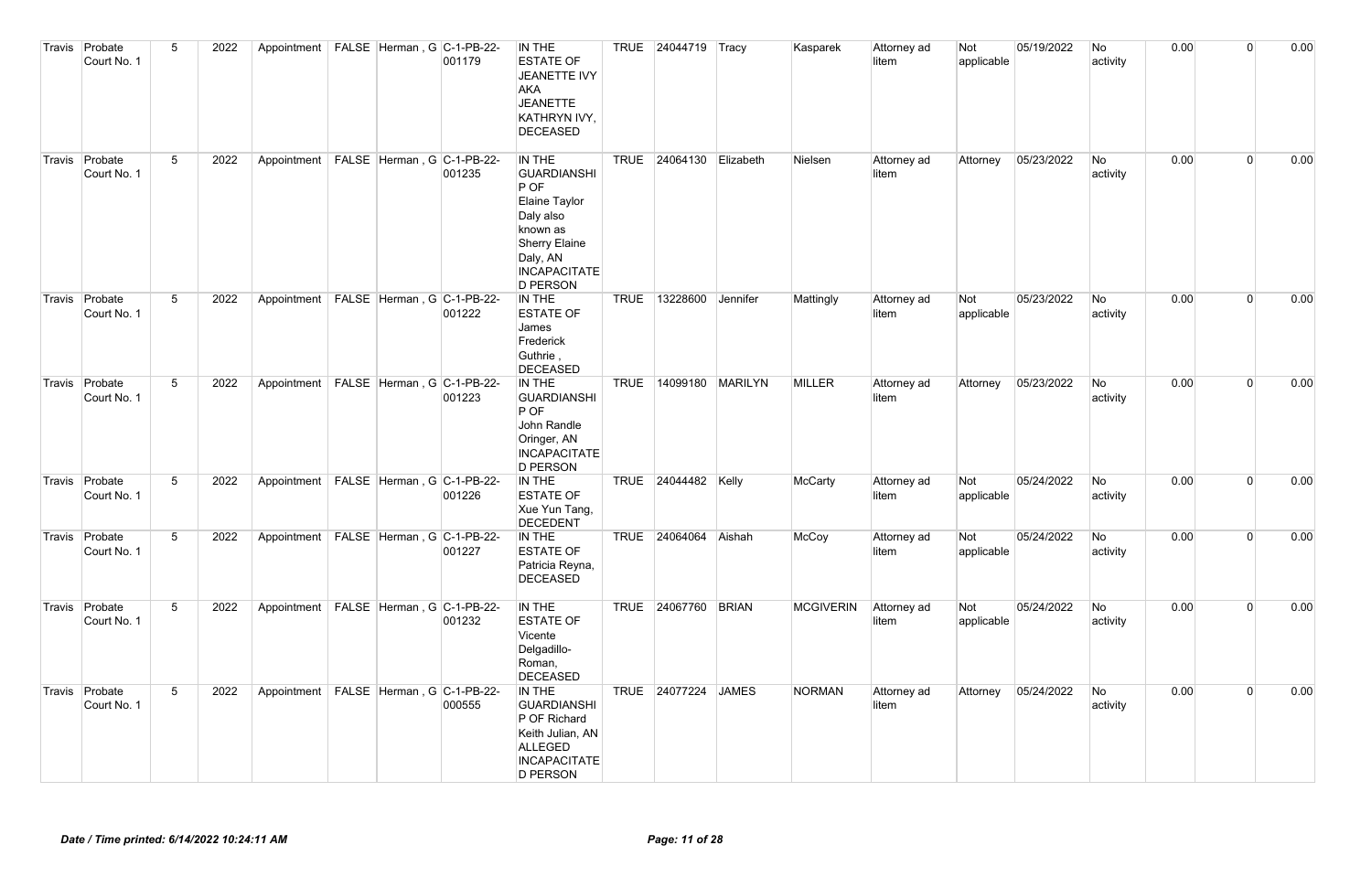| Travis | Probate<br>Court No. 1        |                 | 2022 | Appointment   FALSE   Herman, G   C-1-PB-22- |  | 000841 | IN THE<br><b>ESTATE OF</b><br>Shane S.<br>Oldham AKA<br>Shane Kay<br>Oldham<br>Springstun,<br>DECEASED                         | <b>TRUE</b> | 13900200                | PETER R.                  | <b>MEEKER</b> | Attorney ad<br>litem | Not<br>applicable | 05/24/2022 | No<br>activity | 0.00 |          | 0.00 |
|--------|-------------------------------|-----------------|------|----------------------------------------------|--|--------|--------------------------------------------------------------------------------------------------------------------------------|-------------|-------------------------|---------------------------|---------------|----------------------|-------------------|------------|----------------|------|----------|------|
|        | Travis Probate<br>Court No. 1 | $5^{\circ}$     | 2022 | Appointment   FALSE   Herman, G   C-1-PB-06- |  | 084934 | <b>HEENAN</b><br><b>KEVIN</b>                                                                                                  |             | TRUE 24027848 Teresa    |                           | Shapiro       | Attorney ad<br>litem | Not<br>applicable | 05/26/2022 | No<br>activity | 0.00 | $\Omega$ | 0.00 |
| Travis | Probate<br>Court No. 1        | 5               | 2022 | Appointment   FALSE   Herman, G   C-1-PB-19- |  | 002421 | CATHARINE<br><b>JACKSON</b>                                                                                                    | <b>TRUE</b> | 00797499 ELLEN          |                           | STEWART       | Attorney ad<br>litem | Attorney          | 05/26/2022 | No<br>activity | 0.00 | $\Omega$ | 0.00 |
| Travis | Probate<br>Court No. 1        | 5               | 2022 | Appointment   FALSE   Herman, G   C-1-PB-22- |  | 000716 | IN THE<br><b>GUARDIANSHI</b><br>$P$ OF<br><b>JEFFREY</b><br><b>ALLAN</b><br>COSTILOW,<br>AN<br><b>INCAPACITATE</b><br>D PERSON | <b>TRUE</b> | 24084935                | Liesel                    | Rickhoff      | Attorney ad<br>litem | Attorney          | 05/26/2022 | No<br>activity | 0.00 | $\Omega$ | 0.00 |
| Travis | Probate<br>Court No. 1        | $5^{\circ}$     | 2022 | Appointment   FALSE   Herman, G   C-1-PB-22- |  | 000332 | IN THE<br><b>ESTATE OF</b><br><b>Justin Charles</b><br>Radwin,<br><b>DECEASED</b>                                              |             | TRUE 24098173 Eric      |                           | Nelson        | Attorney ad<br>litem | Not<br>applicable | 05/26/2022 | Unknown        | 0.00 | $\Omega$ | 0.00 |
| Travis | Probate<br>Court No. 1        | 5               | 2022 | Appointment   FALSE   Herman, G   C-1-PB-22- |  | 000466 | IN THE<br><b>GUARDIANSHI</b><br>P OF KAEDEN<br>G. BELLIVEAU,<br>AN ALLEGED<br><b>INCAPACITATE</b><br>D PERSON                  | <b>TRUE</b> | 17535990                | Paula                     | Salinas       | Attorney ad<br>litem | Attorney          | 05/26/2022 | No<br>activity | 0.00 | $\Omega$ | 0.00 |
|        | Travis Probate<br>Court No. 1 | 5               | 2022 | Appointment   FALSE   Herman, G   C-1-PB-22- |  | 001236 | IN THE<br><b>ESTATE OF</b><br>Harold Francis<br>Strobel,<br><b>DECEASED</b>                                                    | <b>TRUE</b> | 24090261                | Rachel                    | Messer        | Attorney ad<br>litem | Not<br>applicable | 05/26/2022 | No<br>activity | 0.00 | $\Omega$ | 0.00 |
| Travis | Probate<br>Court No. 1        | $5\overline{)}$ | 2022 | Appointment   FALSE   Herman, G   C-1-PB-22- |  | 001238 | IN THE<br><b>ESTATE OF</b><br>Ted Alan Hunt,<br><b>DECEASED</b>                                                                | <b>TRUE</b> |                         | 24086610 NICOLETTE RIVERA | MODESTO       | Attorney ad<br>litem | Not<br>applicable | 05/26/2022 | No<br>activity | 0.00 | $\Omega$ | 0.00 |
|        | Travis Probate<br>Court No. 1 | 5               | 2022 | Appointment   FALSE   Herman, G   C-1-PB-22- |  | 001248 | IN THE<br><b>ESTATE OF</b><br>Karen Sue<br>King,<br><b>DECEASED</b>                                                            |             | TRUE 00795540 HILTON K. |                           | MOORE         | Attorney ad<br>litem | Not<br>applicable | 05/26/2022 | No<br>activity | 0.00 | $\Omega$ | 0.00 |
| Travis | Probate<br>Court No. 1        | $5\overline{)}$ | 2022 | Appointment   FALSE   Herman, G   C-1-PB-22- |  | 001256 | IN THE<br><b>ESTATE OF</b><br>Julian Garcia,<br><b>DECEASED</b>                                                                |             | TRUE 24046515 Cristina  |                           | Nelson        | Attorney ad<br>litem | Not<br>applicable | 05/26/2022 | No<br>activity | 0.00 | $\Omega$ | 0.00 |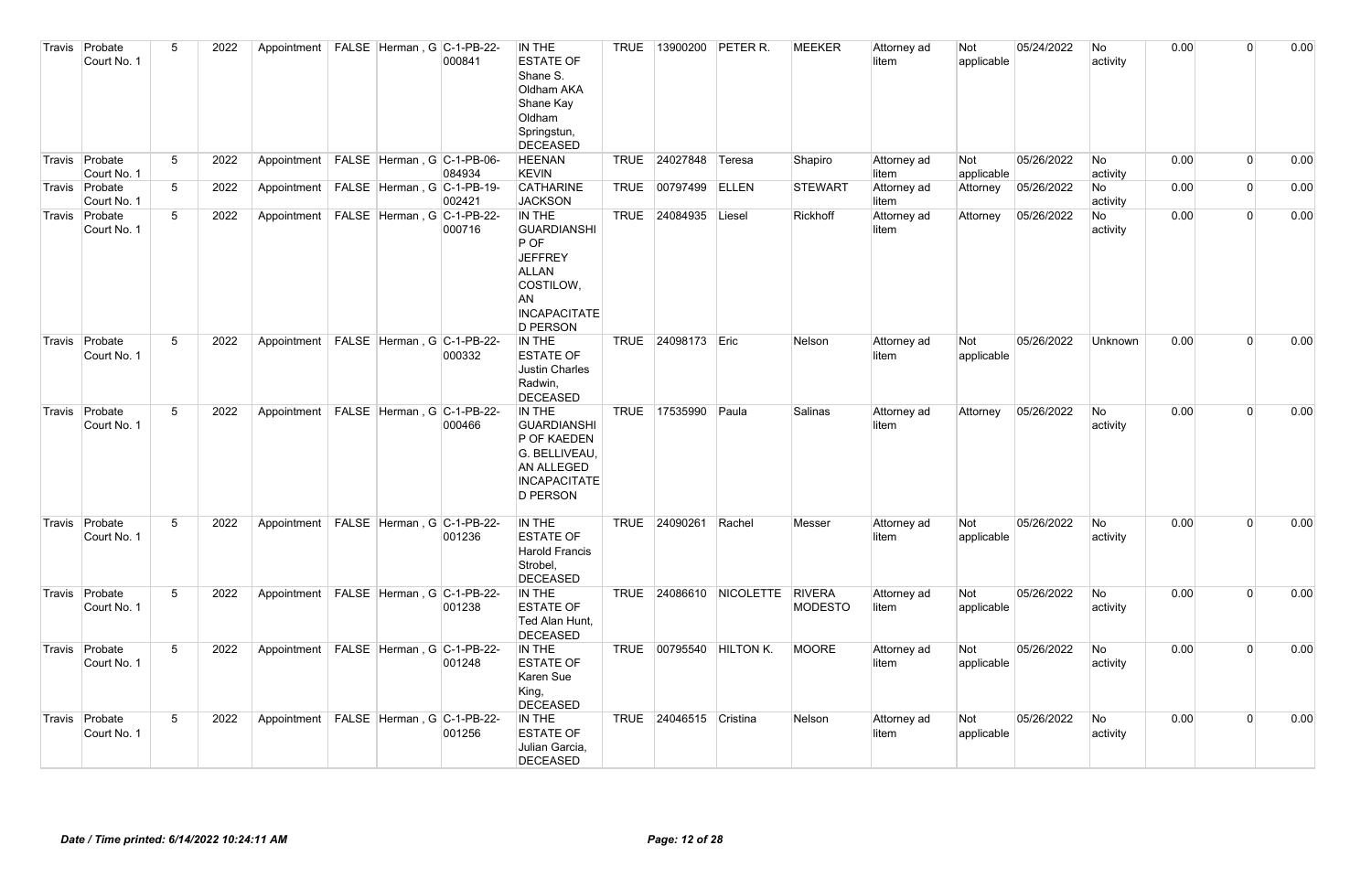| Travis | Probate<br>Court No. 1                 |                 | 2022 | Appointment   FALSE   Herman, G   C-1-PB-22- |               | 001262                               | IN THE<br><b>ESTATE OF</b><br>Maria<br>Gonzales-<br>Grube,<br><b>DECEDENT</b>     | <b>TRUE</b>  | 24088845             | Adrian        | Resendez               | Attorney ad<br>litem | Not<br>applicable | 05/26/2022 | No<br>activity | 0.00     |          | 0.00     |
|--------|----------------------------------------|-----------------|------|----------------------------------------------|---------------|--------------------------------------|-----------------------------------------------------------------------------------|--------------|----------------------|---------------|------------------------|----------------------|-------------------|------------|----------------|----------|----------|----------|
|        | Travis Probate<br>Court No. 1          | 5               | 2022 | Appointment   FALSE   Herman, G   C-1-PB-22- |               | 001264                               | IN THE<br><b>ESTATE OF</b><br>Irma Bonilla-<br>Lainez,<br><b>DECEASED</b>         | <b>TRUE</b>  | 15902010 Maura       |               | Phelan                 | Attorney ad<br>litem | Not<br>applicable | 05/26/2022 | No<br>activity | 0.00     | $\Omega$ | 0.00     |
|        | Travis Probate<br>Court No. 1          | 5               | 2022 | Appointment   FALSE   Herman, G   C-1-PB-22- |               | 001267                               | IN THE<br><b>ESTATE OF</b><br>Eileen Marie<br>Swett,<br><b>DECEDENT</b>           | <b>TRUE</b>  | 14729600 W.          |               | Murray                 | Attorney ad<br>litem | Not<br>applicable | 05/26/2022 | No<br>activity | 0.00     | $\Omega$ | 0.00     |
| Travis | Probate<br>Court No. 1                 | 5               | 2022 | Appointment   FALSE   Herman, G   C-1-PB-22- |               | 001269                               | IN THE<br><b>ESTATE OF</b><br>Lawrence<br>Alexander,<br><b>DECEDENT</b>           | <b>TRUE</b>  | 15279500 THOMAS      |               | O'MEARA                | Attorney ad<br>litem | Not<br>applicable | 05/26/2022 | No<br>activity | 0.00     | $\Omega$ | 0.00     |
|        | Travis Probate<br>Court No. 1          | $5\overline{)}$ | 2022 | Appointment   FALSE   Herman, G   C-1-PB-22- |               | 001274                               | IN THE<br><b>ESTATE OF</b><br>Eric Gordon<br><b>Bates</b><br><b>DECEASED</b>      |              | TRUE 24104186 Jenny  |               | Walberg-<br>Patterson  | Attorney ad<br>litem | Not<br>applicable | 05/26/2022 | No<br>activity | 0.00     | $\Omega$ | 0.00     |
|        | Travis Probate<br>Court No. 1          | $5\overline{)}$ | 2022 | Appointment   FALSE   Herman, G   C-1-PB-22- |               | 001279                               | IN THE<br><b>ESTATE OF</b><br>Catherine Tull,<br><b>DECEDENT</b>                  |              | TRUE 24098241        | JULIE         | PENNINGTON Attorney ad | litem                | Not<br>applicable | 05/26/2022 | No<br>activity | 0.00     | $\Omega$ | 0.00     |
|        | Travis Probate<br>Court No. 1          | 5               | 2022 | Appointment   FALSE   Herman, G   C-1-PB-22- |               | 001250                               | IN THE<br><b>ESTATE OF</b><br>Majorie Ann<br>Matson,<br>DECEASED                  | <b>TRUE</b>  | 24007797             | Kenneth       | Pajak                  | Attorney ad<br>litem | Not<br>applicable | 05/27/2022 | No<br>activity | 0.00     | $\Omega$ | 0.00     |
|        | Travis County<br>Court at Law<br>No. 1 | 5               | 2022 | Appointment   FALSE   Herman, G   C-1-CV-21- |               | 000314                               | CENTERPOINT<br><b>ENERGY V</b><br>C.O.T.A                                         | <b>FALSE</b> |                      | <b>THOMAS</b> | FRITZ                  | Commissioner         |                   | 05/10/2022 |                | 0.00     | 0        | 0.00     |
|        | Travis County<br>Court at Law<br>No. 1 | 5 <sup>5</sup>  | 2022 | Fees                                         | FALSE Wong, T | C-1-CV-20-<br>004011                 | <b>ALEXIS</b><br><b>CAMPOS V</b><br><b>AIDA</b><br><b>ESCOBAR</b><br>ARRAGON      |              | FALSE 00793636 Jason |               | Dow                    | Guardian ad<br>litem |                   | 05/25/2022 |                | 1,500.00 |          | 1,500.00 |
|        | Travis County<br>Court at Law<br>No. 1 | 5 <sup>5</sup>  | 2022 | Fees                                         | FALSE Wong, T | $ C-1-CV-20-$<br>005277              | <b>NEMECIO</b><br>LOPEZ, ET AL<br>V ALFRED<br><b>RODRIGUEZ</b>                    |              | FALSE 00795059 Kent  |               | Kirkpatrick            | Guardian ad<br>litem |                   | 05/04/2022 |                | 1,500.00 |          | 1,500.00 |
|        | Travis County<br>Court at Law<br>No. 1 | 5 <sup>5</sup>  | 2022 | Fees                                         | Е             | FALSE Shepperd, C-1-CV-20-<br>002208 | <b>SHANTA</b><br><b>MORRIS VS</b><br><b>DURHAM</b><br>SCHOOL<br>SERVICES,<br>L.P. |              | FALSE 00793636 Jason |               | Dow                    | Guardian ad<br>litem |                   | 05/05/2022 |                | 1,500.00 |          | 1,500.00 |